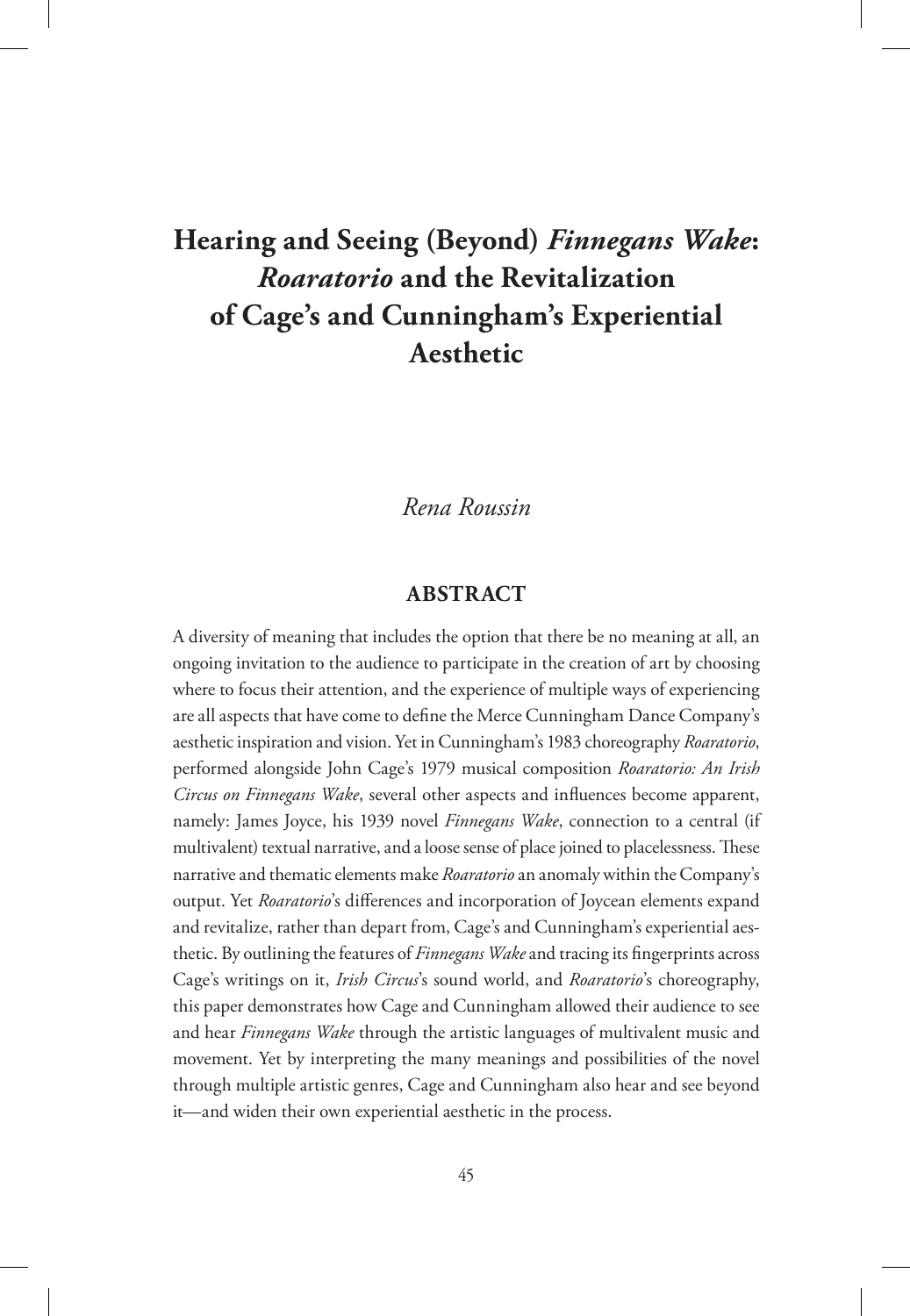"The word in English for 'laughing' is 'laughter.' And by putting an *a*, it becomes 'laughtear' in Joyce. So that the opposites which we try to keep apart in our lives—because we prefer to laugh rather than to cry—he brings them back together where they belong. And that's why this book [*Finnegans Wake*] seems to me like a whole world, rather than part of a world, it [is] this *bringing together of the opposites*."

"…if you open *Finnegans Wake*, which is I think without doubt the most important book of the twentieth century, you will see that it is just nonsense. Why is it nonsense? So that it can make a multiplicity of sense, and you can choose your path, rather than being forced down Joyce's."

– John Cage1

The Merce Cunningham Dance Company, a modern dance troupe based in New York City and active from 1953 to 2010, is widely associated with a distinct aesthetic. Rather than joining dance to a narrative story, the Company focused on movement for movement's sake, and, in an era when music often added to or interpreted choreography, the company's chief composer, John Cage, composed music independent from the movement, creating sound for sound's sake. The Company's performances consequently contained independent layers of music and

I would like to express my indebtedness to the findings Marjorie Perloff presents in "Music for Words Perhaps: Reading/Hearing/Seeing John Cage's *Roaratorio*," *Genre* 20, no. 3-4 (1987): 427-462, which has greatly influenced my own thinking. Perloff's "Difference and Discipline: The Cage/Cunningham Aesthetic Revisited," *Contemporary Music Review* 31, no. 1 (2012): 19-35, though a lesser influence on this paper, first led me to consider the Cage/ Cunningham aesthetic, and its various influences and impacts. For their generous feedback, I am grateful to Dr. Michelle Fillion, Dr. Jeffrey Hennessy, Rebekah Hutten, Michelle MacQueen, Shelby Marshall, and the members of the *Musicological Explorations* Editorial Board. Gordon Mumma's early encouragement of this essay brought it to fruition; I am grateful for his enthusiasm, time, and insight.

<sup>1</sup> John Cage and Klaus Schöning, "Laughtears: Conversation on *Roaratorio*," in *Roaratorio: Ein irischer Circus über Finnegans Wake/An Irish Circus on Finnegans Wake*, ed. and trans. Klaus Schöning (Köningsten: Athenäum, 1985), 77; Richard Kostelanetz, *Conversing with Cage* (New York: Limelight Editions, 1988), 147.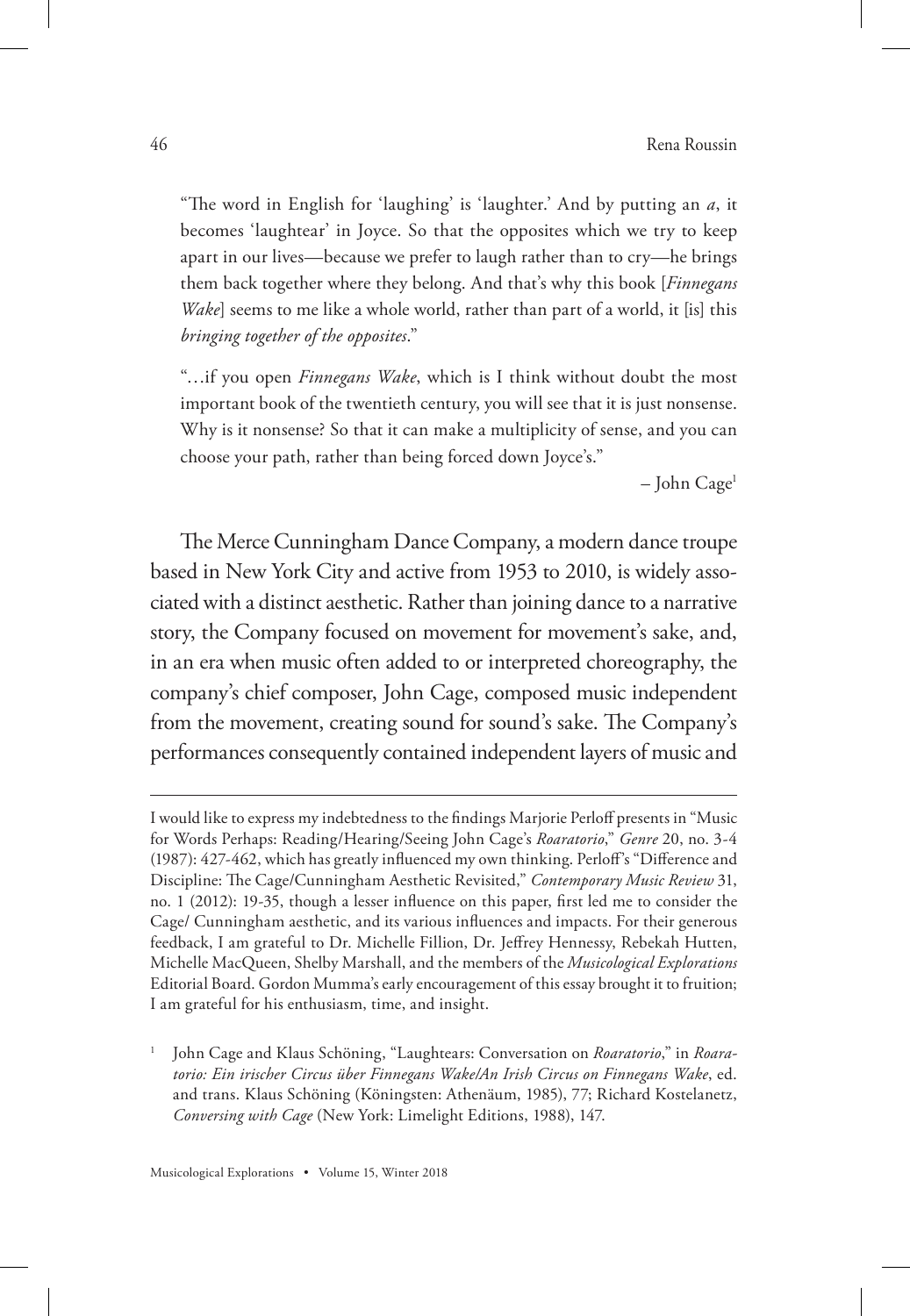movement, free of narrative or a centralized sense of meaning. Consequently, audience members were free to determine their own meaning and to experience the performance in any number of ways depending on where their attention was focused in each moment.<sup>2</sup> This aesthetic in which the art forms are independent of each other and lack a central narrative, and which I refer to in this paper as 'experiential,' is among the defining aspects of the Company. Therefore, Merce Cunningham's 1983 choreography *Roaratorio*, performed in conjunction with John Cage's 1979 musical composition *Roaratorio: An Irish Circus on Finnegans Wake*, is something of an anomaly in the Company's output, as the music and movement both draw inspiration from a central literary source: Irish writer James Joyce's 1939 novel *Finnegans Wake*. 3 I intend to argue that *Roaratorio*, because of its differences from the Company's standard practices, and in its incorporation of Joycean elements, expanded and revitalized Cage's and Cunningham's experiential aesthetic. Irish writer James Joyce (1882-1941) was a direct inspiration on Cage's poetic writings and musical compositions, while *Finnegans Wake*  nourished Cunningham's choreographic vision and creative concepts in the 1983 choreography. Furthermore, Joyce's oeuvre—and its embrace of multivalent narrative and untraditional language and structure— directly correlates to many of Cage's and Cunningham's

<sup>&</sup>lt;sup>2</sup> These practices of the Company are widely known, and are inherent to their artistic output. For some select explanation, however, see Merce Cunningham, *The Dancer and the Dance: Conversations with Jacqueline Lesschaeve* (New York and London: Marion Boyars, 1985), 137, as well as Cunningham's "Space, Time and Dance" (1952) and "Four Events That Have Led to Large Discoveries" (1994) as published in *Art Performs Life: Merce Cunningham/Meredith Monk/Bill T. Jones,* curated by Phillpe Vergne, Siri Engberg, and Kellie Jones (Minneapolis: Walker Art Centre, 1998), 18-21. The Cunningham Company's principal dancer, Carolyn Brown, gives in-depth discussion of life and aesthetics within the Company in her *Chance and Circumstance: Twenty Years with Cage and Cunningham* (Evanston, Illinois: Northwestern University Press, 2009).

<sup>3</sup> In order to provide clarity of meaning I refer to Cage's 1979 composition as *Irish Circus*, an abbreviation of its full title, throughout this paper, and reserve the name *Roaratorio* for discussion of the music joined to movement and décor in 1983.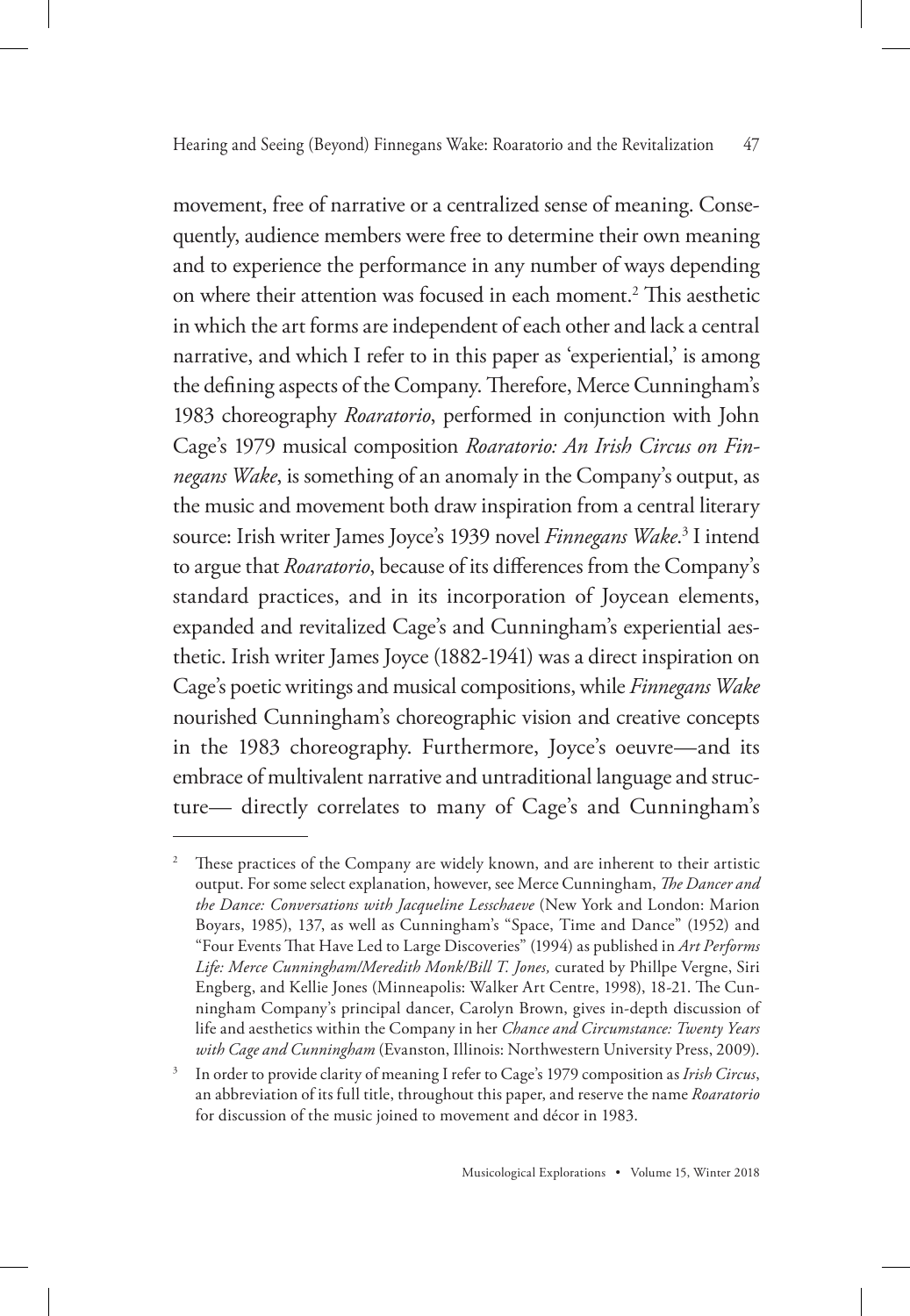career-long goals of breaking traditional syntax and structure in their respective fields of music and movement. By outlining the features of *Finnegans Wake* and tracing its fingerprints across Cage's writings on it, *Irish Circus* as music and sound, and *Roaratorio* as a multifaceted work of art, I hope to demonstrate how Cage and Cunningham allowed their audience to see and hear *Finnegans Wake* by expressing it through the artistic languages of multivalent music and movement. Yet by interpreting the many meanings of the novel through their own artistic fields, Cage and Cunningham also heard and saw *beyond* it—and widened the Cunningham Company's experiential aesthetic in the process.

Though the main focus of this essay is *Roaratorio*'s simultaneous expansion and revitalization of the Company's typical aesthetic, it is also necessary to demonstrate the aesthetic with which *Roaratorio*  breaks—and why, of necessity, I have dubbed that aesthetic 'experiential.' The central aesthetic of the Company is rooted in independence: music and movement do not interpret one another, and indeed, need not interpret anything at all. In the words of Gordon Mumma, "Cunningham's choreography exists for its own reasons—for the theatre of human movement…and does not have to be driven by anything outside it."4 While narrative is not expressly forbidden, it is not a driving force of movement or music. Cunningham believed that "the dance is an art in space and time" and that "dancing is a spiritual exercise in physical form and…what is seen, is what it is."5 He further stressed that

I do not believe it is possible to be 'too simple.' What the dancer does is the most realistic of all possible things, and to pretend that a man standing on a hill could

<sup>4</sup> Gordon Mumma, "From Where the Circus Went," in *Cybersonic Arts: Adventures in American New Music*, ed. with commentary by Michelle Fillion (Urbana, Chicago, and Springfield: University of Illinois Press, 2015), e-book location 2062.

<sup>5</sup> Merce Cunningham, "Space, Time and Dance," in *Art Performs Life*, 18.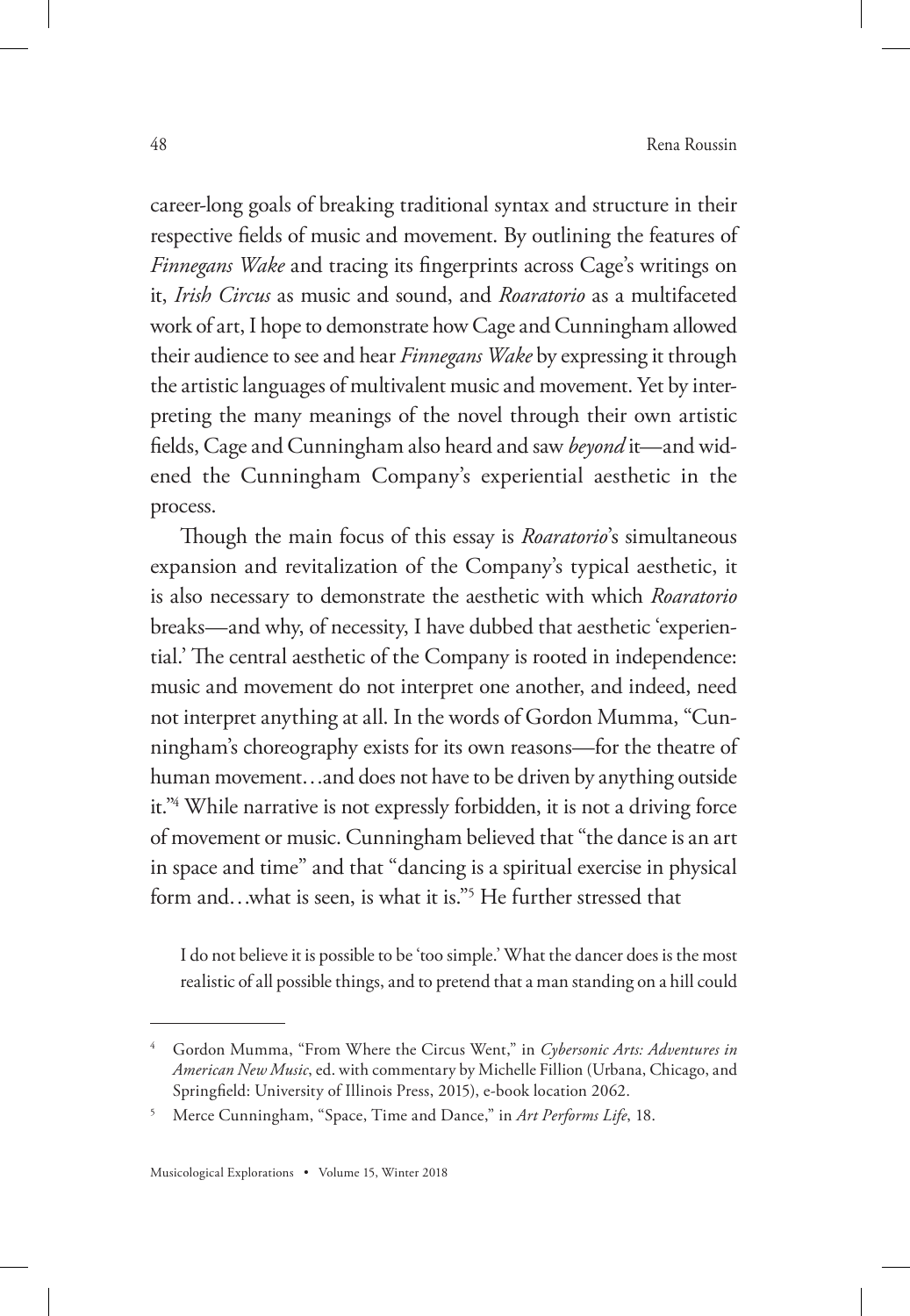be doing everything except just standing is simple divorce—divorce from life, from the sun coming up and going down, from clouds in front of the sun… from each thing that succeeds each thing. Dancing is a visible action of life.<sup>6</sup>

The Cunningham Company's output, then, is mostly about movement and sound in and of themselves rather than being about story-telling or meaning-making. The aesthetic is grounded in a reflection of everyday life in its duality of simplicity and complexity. The choreography, as is the case in ordinary, non-choreographed human movement (i.e., walking down a city street), need not be complex or revolve around one centre, and rarely occurs in linear fashion, with one thing happening at a time. The audience must choose where to focus its attention in any given moment, just as one does in daily tasks.7 As I shall presently demonstrate, *Roaratorio* breaks with many of these concepts through narrative components and connections between music and movement, but at the same time, renews the very aesthetic from which it departs.

I refer to the principles of the Cunningham Company's aesthetic as 'experiential' foremost to highlight that the strongest evidence of Cage's and Cunningham's aesthetic is to be found in direct, experiential contact with it. Though critical writing and scholarship may explain processes or facilitate insights, no commentary can substitute for directly experiencing the Company's visual, musical, and choreographic output.8 Yet at the same time, their aesthetic is also experiential

Ibid., 20.

<sup>7</sup> This is clear through viewing video footage of the Company's dances, though it was highlighted to me through personal communications with Gordon Mumma throughout February 2015.

<sup>8</sup> Further proof of experiential import can be found in Cunningham's *Changes: Notes on Choreography* (New York: Something Else Press, 1968), the choreographer's only book on his Company's work, which features minimal traditional text, instead giving attention to photos, choreography charts, lighting plans, notation and instructions for musical performance, and similar primary documents. It is significant that Cunningham shows rather than explains the Company's history, projects, and goals.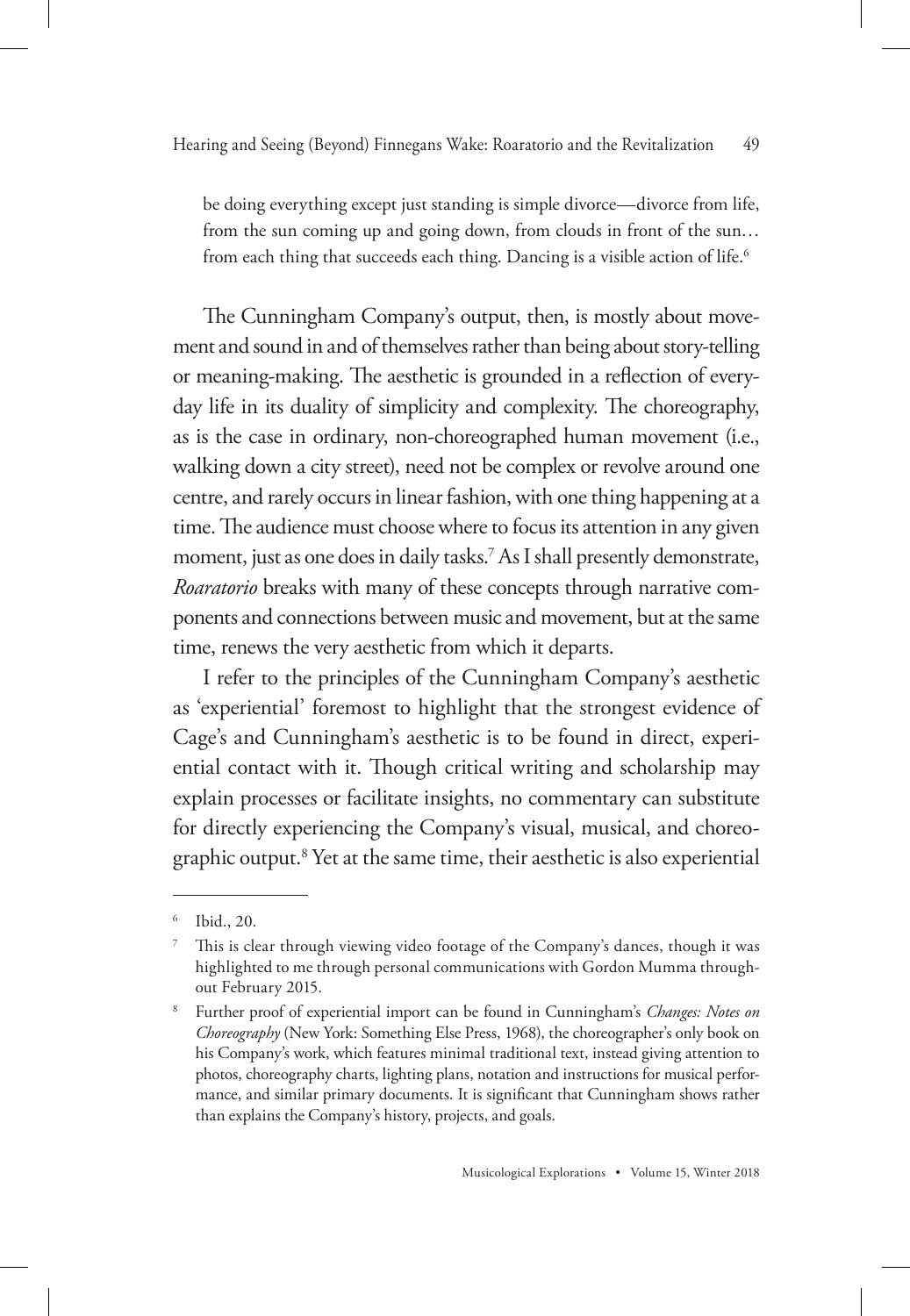in that it created new artistic experiences for audiences and inspired innovative collaborations among the Company's artists. Furthermore, because of the Cunningham Company's goal of using art to reflect life rather than to give an interpretation of life or communicate one particular story, their output could arguably lead the audience towards reflection on the experience of daily life. Their aesthetic, then, is doubly experiential: it must be experienced to be fully understood, and, when experienced, may lead to new reflections on art and life.

### *FINNEGANS WAKE***: JOYCEAN BEGINNINGS FOR CAGE'S AND CUNNINGHAM'S ENDS**

Within the context of my argument, the inspiration and beginnings of *Irish Circus* and *Roaratorio* are not to be found in 1979 or 1983, but rather in 1939, the year *Finnegans Wake* was published. British author Peter Dickinson has argued that Joyce's final literary opus is "still perhaps more discussed than widely read."9 Dickinson's observation is a fair one: *Finnegans Wake*'s narrator communicates the story from a state of unconscious sleep, which enables the text—the narrator's dream—to demonstrate a breakdown of traditional narration and language use. Indeed, a breaking down of syntax and language is arguably the book's main goal. Puns, allusions, and both foreign and idiosyncratic language abound in the novel, making it a challenging read that is impossible to approach traditionally. *Finnegans Wake* is, however, situated in the same place as the rest of Joyce's oeuvre: in Dublin.10 Furthermore, the novel

<sup>9</sup> Peter Dickinson, "Introducing *Roaratorio, Cage*, Cunningham, and Peadar Mercier with Peter Dickinson," (interview from July 19, 1987) in *CageTalk: Dialogues with and about John Cage*, ed. Peter Dickinson (Rochester, NY: University of Rochester Press, 2006), 218.

<sup>&</sup>lt;sup>10</sup> In Harry Blamires's *Studying James Joyce* (Harlow, Essex: Longman and York Press, 1987), 17, he stresses that Joyce believed that Dublin could be "Everyman's city." Consequently, Dublin exists in a dual state of being a distinct place, while also serving Joyce's purpose of exploring deeper, universal truths applicable to humanity rather than exclusively to Dubliners.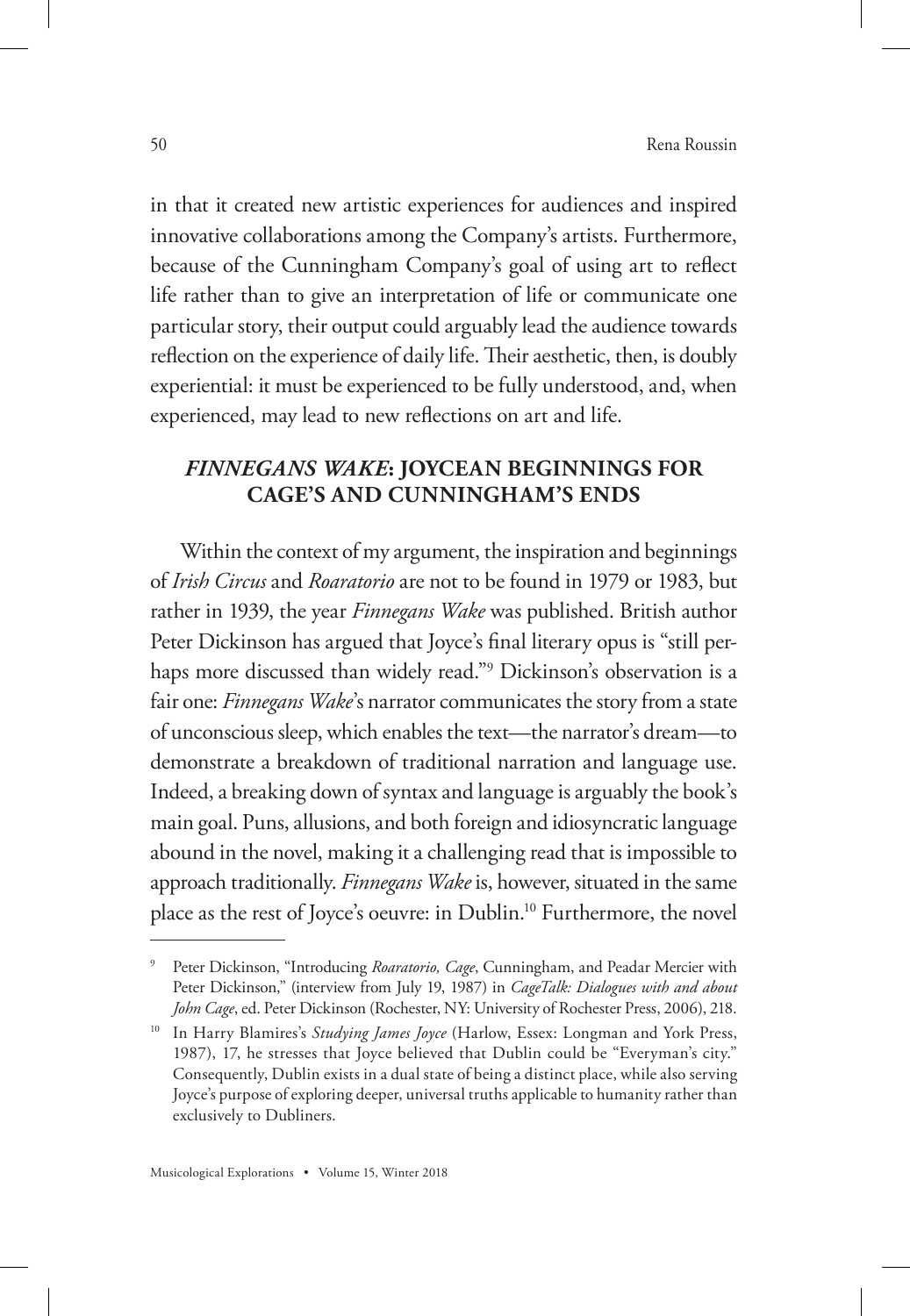tells, if unconventionally and loosely, a story of an Irish family struggling to deal with rumours that their patriarch, Humphrey Chimpden Earwicker (HCE), has committed sexual transgressions. In spite of the novel's Irish characters and locations, however, both its narrative and narration, as well as its significant use of experimental language, are not distinctive to any one place or time. Colin MacCabe's summary of the goals, structure, and interpretive challenges of the *Wake* provides a comprehensive introduction to Joyce's incomprehensible text and its multivalent significance:

In *Finnegans Wake* Joyce attempted to write a book which would take all history and knowledge for its subject matter and the workings of the dreaming mind for its form. If one takes a page at random from *Finnegans Wake*, one may find reference to subjects as disparate as chemistry, Irish mythology, philosophy, American history, details from Joyce's life, all woven together in a language that constantly creates new words….The result of this deformation of language is that every word carries more than one meaning and each sentence opens out into an infinity of interpretations.<sup>11</sup>

Joyce, then, penned a work that, although situated in Ireland, is truly about the whole world and everyone and everything in it. Patrick O'Neill has taken MaCabe's observations further still, noting that "*Finnegans Wake* is a literary machine designed to generate as many meanings as possible for as many readers as possible."12

There is, as such, no one right way to read the *Wake*. Indeed, one may ask whether it is a book that is to be read, or one that is to be experienced and lived. The latter seems to have been its impact on John Cage, who in addition to citing it as the most important

<sup>11</sup> Colin MacCabe, "An Introduction to *Finnegans Wake*," in *James Joyce's Finnegans Wake: A Casebook*, ed. John Harty III (New York and London: Garland Publishing, 1991), 23.

<sup>&</sup>lt;sup>12</sup> Patrick O'Neill, *Impossible Joyce: Finnegans Wakes* (Toronto: University of Toronto Press, 2013), 3.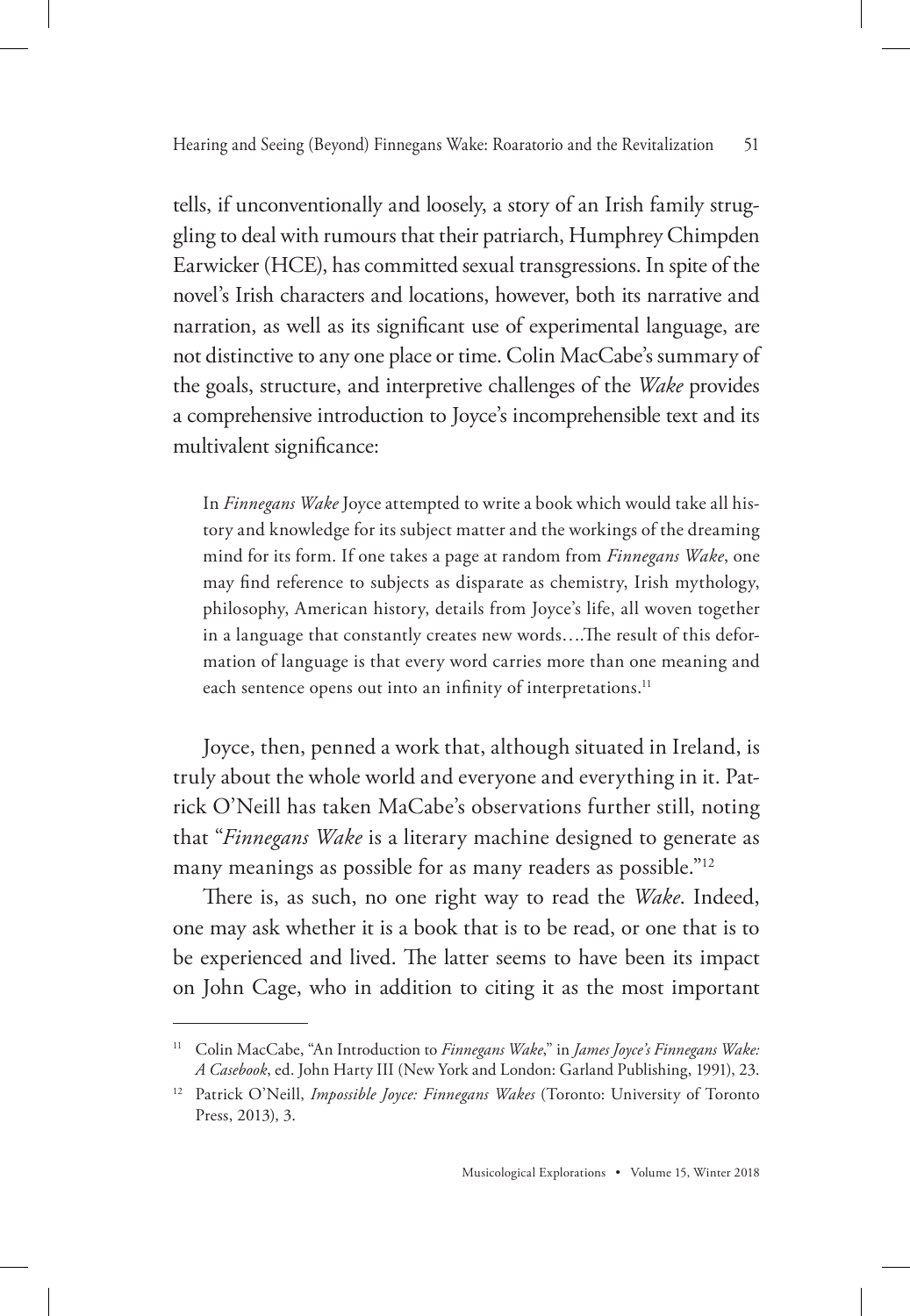book of the twentieth century, potently observed that "the story of it is exactly what it isn't."13 Cage was intimately familiar with Joyce's work, and was fascinated by its breakdown of syntax and structures. Although Cage read parts of the serialized *Finnegans Wake* throughout the 1920s, and bought a copy of the completed novel in 1939, he did not read it fully until 1977 upon being asked to write a text that was inspired by the novel.<sup>14</sup> Several pieces of scholarship suggest that Cage never actually read the book—a definite falsehood. If Cage's own repeated iteration that he read the *Wake* multiple times is not enough evidence that it is so, surely, as Marjorie Perloff points out, the nuance and insight with which Cage discusses and writes of Joyce's magnum opus will prove his profound knowledge of it.15 For Joyce inspired not only Cage's compositions but also his poetry.

In his roles as writer and composer, Cage shared Joyce's fascination with sound and word. As is the case with *Finnegans Wake*, Cage's poetic writings are meant to be "asyntactical."16 There is thus a shared spirit in Joyce's and Cage's writing of celebrating the very existence of words and language, of appreciating their sounded reality

<sup>&</sup>lt;sup>13</sup> Cage and Schöning, "Laughtears," 75.

<sup>14</sup> Ibid., 73.

<sup>15</sup> Perloff herself points to Jill Johnston's "Jigs, Japes, and Joyce," in *Art in America* 75 (1987): 102-105 as one review which suggests Cage had not read the book. Similar cursory treatment can be found in Scott W. Klein, "The Euphonium Cagehaused in Either Notation: John Cage and *Finnegan's Wake*," in *Bronze by Gold: The Music of Joyce*, ed. Sebastian D.G. Knowles (London: Routledge, 1999), 156. Cage clearly stated that he had read the book in his and Richard Kostelanetz's "Talking About Writings through *Finnegans Wake*," in *A John Cage Reader in Celebration of His 70th Birthday*, ed. Peter Gena and Jonathan Brent with supplementary editing by Don Gillespie (New York: C.F. Peters Corporation, 1982), 146. Perloff's layout of the critique and her defense of Cage can be found in "Music for Words," 440-444.

<sup>16</sup> Jackson Mac Low, "Cage's Writings up to the Late 1980s," in *Writings Through John Cage's Music, Poetry, and Art*, eds. David W. Bernstein and Christopher Hatch (Chicago: University of Chicago, 2001), 211, where Mac Low also notes that Cage himself preferred the term "nonsyntactical."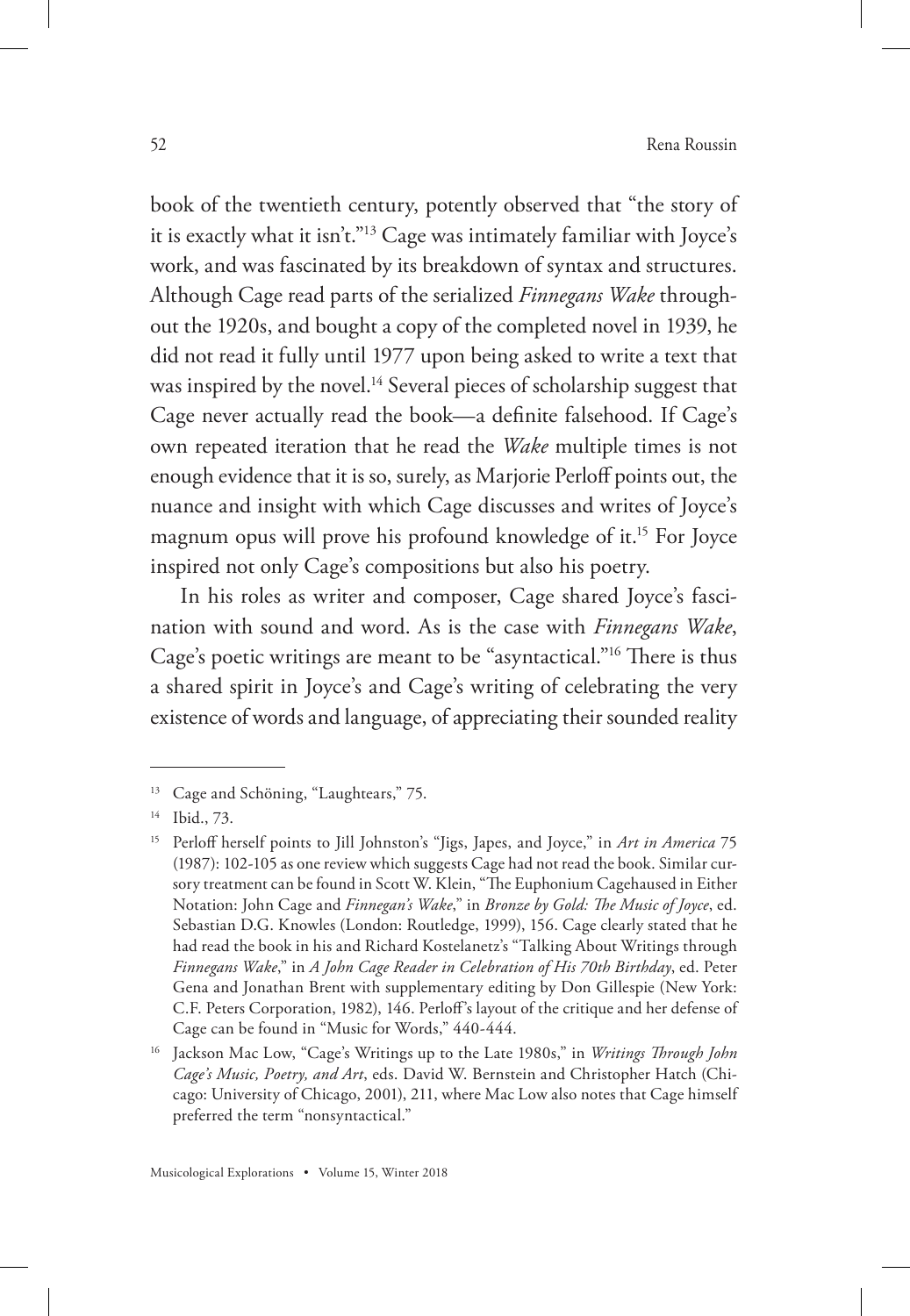and individuality rather than their traditional hierarchies. Cage's poetic writings were meant to evoke a sort of spiritual experience by "allowing the experience of sounds perceived in themselves…rather than as means of communication, expression, or emotional arousal or as subordinate elements in a structure."17 Reading Joyce's work aloud invokes a similar experience, and, like Cage's writings, creates a place of increased freedom for the reader, who must learn to read and appreciate language in new ways. In that sense, it is worth noting that Joyce's holistic attitude towards literature, words, and the removal of self from artistic creation parallels the artistic goals of Cage and Cunningham. "Unlike most traditional writers," Blades stresses, "[Joyce] does not interfere by telling you how to react to the events and people in his work. Freedom is one of the key features of his work."18 That freedom of interpretation, which is also scattered across Joyce's syntax, makes him a likely source of inspiration for Cage's compositions and writings, and of the Cunningham Company's artistic mission. Yet through *Roaratorio*, Joyce moves a step beyond an artistic predecessor, instead becoming in a sense one of the Company's many artistic collaborators.

That collaboration indirectly began in 1977-1982, when Cage 'wrote through' *Finnegans Wake* five times using varying poetic and chance devices to reinterpret Joyce's prose. Cage's *Writing for the Second Time through Finnegans Wake* formed the text for *Roaratorio*, and reduced his first *Writing through Finnegans Wake* from 125 pages to 41. In these two *Writing throughs*, Cage selected lines from the text of *Finnegans Wake* and wrote mesostics on JAMES JOYCE until he reached the end of the novel; in the second writing through, all

<sup>17</sup> Ibid., 211.

<sup>18</sup> John Blades, *How to Study James Joyce* (Basingstoke, Hampshire: MacMillan Press, 1996), 2.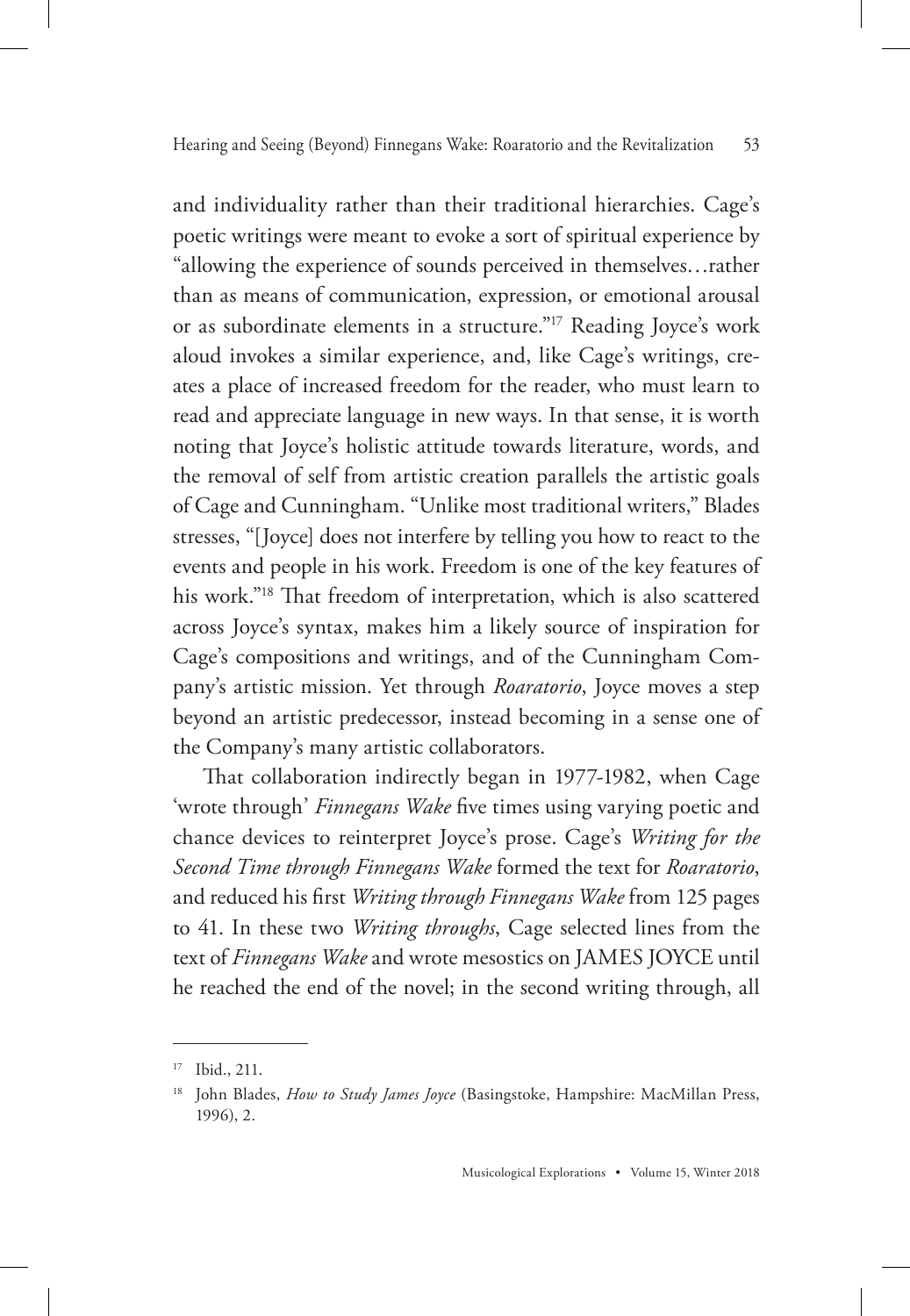words with repeated syllables were omitted to reduce the text length. Cage removed punctuation from Joyce's sentences, then re-inserted it through chance operations, so that it would further obscure syntactical structure.19 In this sense, by breaking sentences into fragments and removing Joyce's still-traditional grammar and punctuation, Cage's writings "break down the last remaining hierarchy that he saw functioning in Joyce's language."20

Cage's mesostics enable an even greater breakdown of syntax than *Finnegans Wake*, and allow readers to 'read through' and experience the *Wake* in a realistic reading time. But at the same time, Cage's re-writing of Joyce in and of itself creates more multiplicity of meaning. Perloff notes that "to cite someone else's words…thus cutting them free and grafting them elsewhere is to create what Cage himself would call a 'both / and' situation, the cited passage retaining its original meanings even as its new context generates others."21 Cage's narrative is inextricably linked to Joyce's own, but by virtue of looser syntax and removed words, it becomes a new entity, a narrative of wider contexts, and one of more experiential and experimental structure (see Figure 1 for a comparison of syntactical and narrative structures).<sup>22</sup>

<sup>19</sup> Readers interested in a further discussion of Cage's *Finnegans Wake* writing-throughs as literature and sound (including the composition of *Roaratorio*) are directed to Thomas Köhler, *James Joyce und John Cage: Welt, Klang, Text* (doctoral dissertation, University of Hannover, 1998), particularly 267-294, as well as Cage and Kostelanetz, "Talking About," 142-150. An example of a mesostic is also provided in Figure 1.

<sup>&</sup>lt;sup>20</sup> Klein, "The Euphonium Cagehaused," 159.

<sup>21</sup> Perloff, "Music for Words," 449.

<sup>22</sup> Sources used in Figure 1 include James Joyce's *Finnegans Wake* (New York: The Viking Press, 1939), 1, and Cage's first two mesostics from *Writing for the Second Time through Finnegans Wake* in *Empty Words: Writings* '73-'78 (Middletown: Wesleyan University Press, 1979), 133.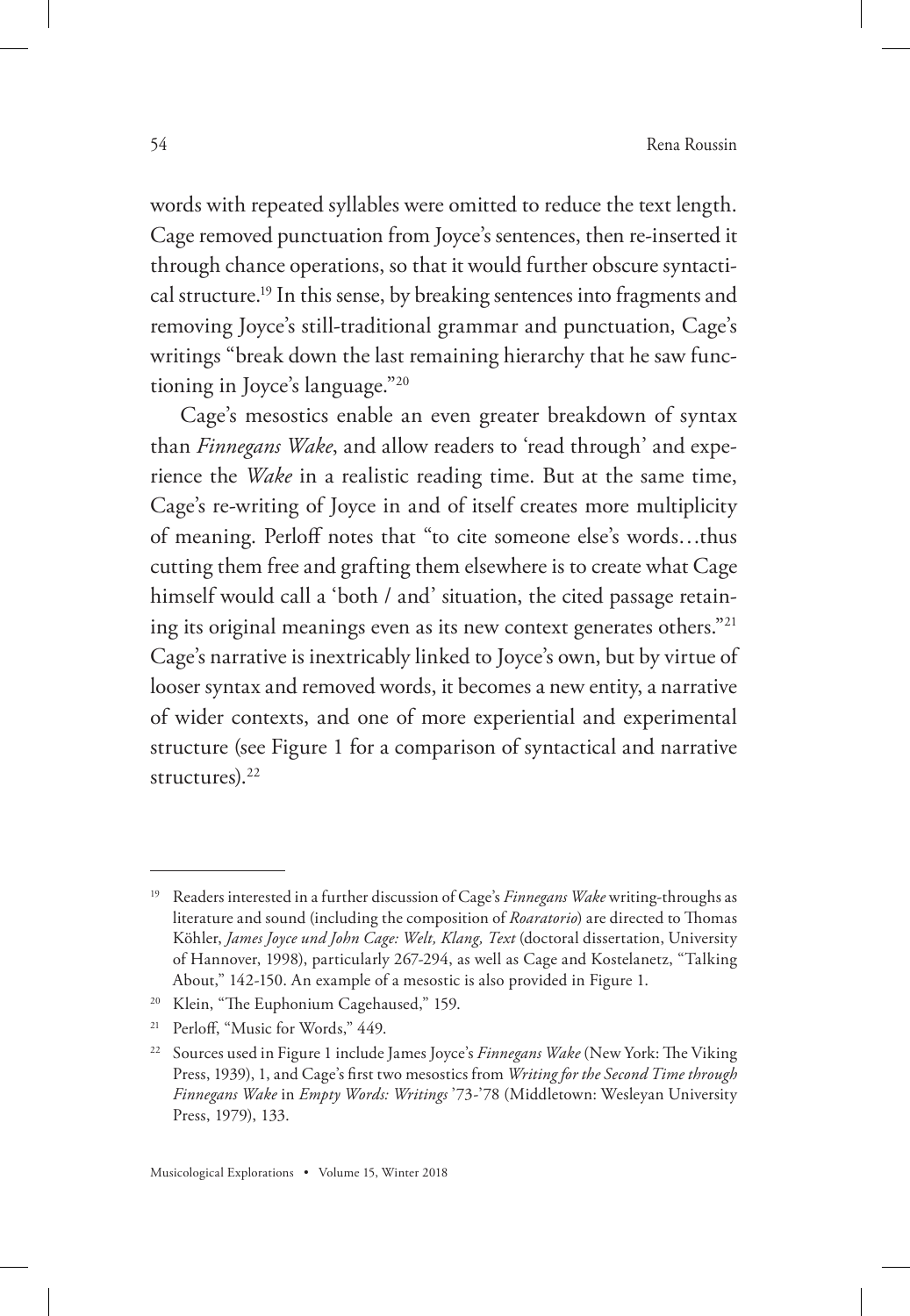riverrun, past Eve and Adam's, from swerve of shore to bend of bay, brings us by a commodious vicus of recirculation back to Howth Castle & Environs.

Sir Tristram, violer d'amores, fr'over the short sea, had passencore rearrived from North Armorica on this side the scraggy isthmus of Europe Minor to wielderfight his penisolate war: nor had topsawyer's rocks by the stream Oconee exaggerated themselse to Laurens County's gorgios while they went doublin their mumper all the time: nor avoice from afire bellowsed mishe mishe to tauftauf thuartpeatrick: not yet, though venisoon after, had a kidscad buttended a bland old isaac: not yet, though all's fair in vanessy, were sosie sesthers wroth with twone nathandjoe. Rot a peck of pa's malt had Jhem or Shen brewed by arclight and rory end to the reggin-brow was to be seen ringsome on the aquaface.



**Figure 1**: A comparison of the opening two paragraphs of Joyce's *Finnegans Wake* and the first two mesostics for Cage's Irish Circus demonstrate both narrative and syntactical differences. "Writing for the Second Time through Finnegans Wake" from *Empty Words: Writings* '73-'78 © 1979 by John Cage. Published by Wesleyan University Press. Used by permission.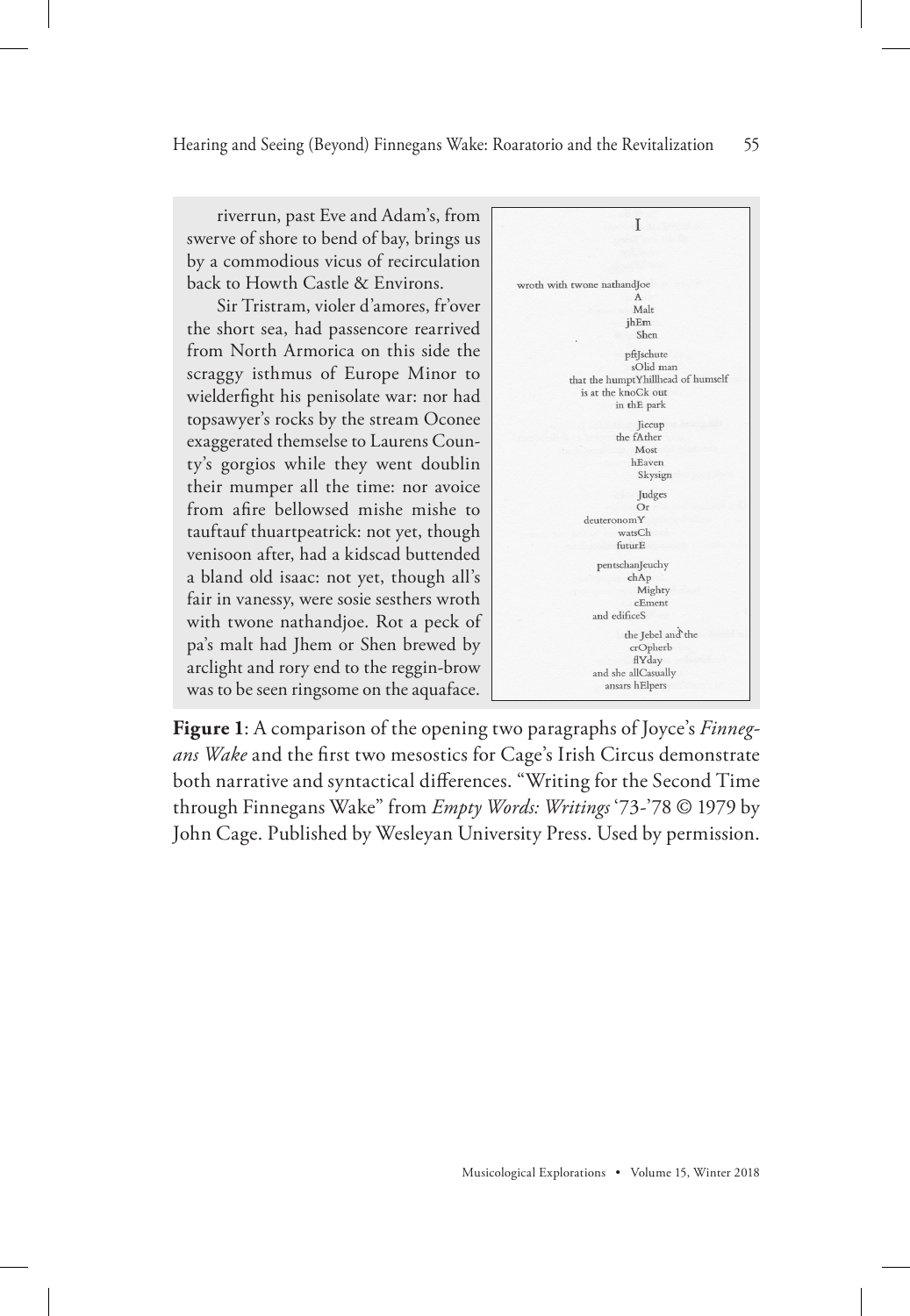#### **HEARING** *FINNEGANS WAKE***: CREATING THE** *IRISH CIRCUS*

Cage's most multivalent of texts was then joined to multivalent music in the form of *Roaratorio: An Irish Circus on Finnegans Wake*, a *Hörspiel* (radio play) commissioned by Klaus Schöning.<sup>23</sup> Central to the sixty-minute composition is Cage's recitation of his *Writing for the Second Time through Finnegans Wake*, which allows the listener to 'hear' the *Wake* through the sound of its syntax and language brought to life. Joined to Cage's reading, constantly interacting with and playing over it are various recorded sounds, including, for a brief sampling, dogs barking, water running, Irish jigs and reels, Irish songs, and laughter (see Figure 2 for a detailed chart). These seemingly disparate sounds were, however, linked to a goal: an incorporation of all the sounds that Joyce specifically mentions in the novel, along with soundscapes associated with places that are mentioned (the 3000 places Joyce mentions in the novel were narrowed to 626, the number of pages in the book, through consultation with the *I Ching*). The sounds, furthermore, were spaced throughout the composition so that they would occur in a scaled-down proximity to where they occurred in the *Wake*.

Some of these sounds were specific to Ireland, and included excerpts and samples of traditional Irish music. Cage spent a month in Ireland in the summer of 1979, collecting these sounds and soundscapes with the assistance of engineer designer John Fullemann. However, other sounds were neither linked to Ireland nor attached to any one place or time (laughter and farting, for two examples). Cage's method of gathering the sounds was to ask radio stations, universities, and personal

For discussion of the *Irish Circus*' impact on radio art and tape composition, and detailed explanation of the Hörspiel as distinct from North American radio culture, see Richad Kostelanetz, "John Cage as *Hörspielmacher*," in *Writings about John Cage*, ed. Richard Kostelanetz, 213-221 (Ann Arbor: University of Michigan Press, 1996).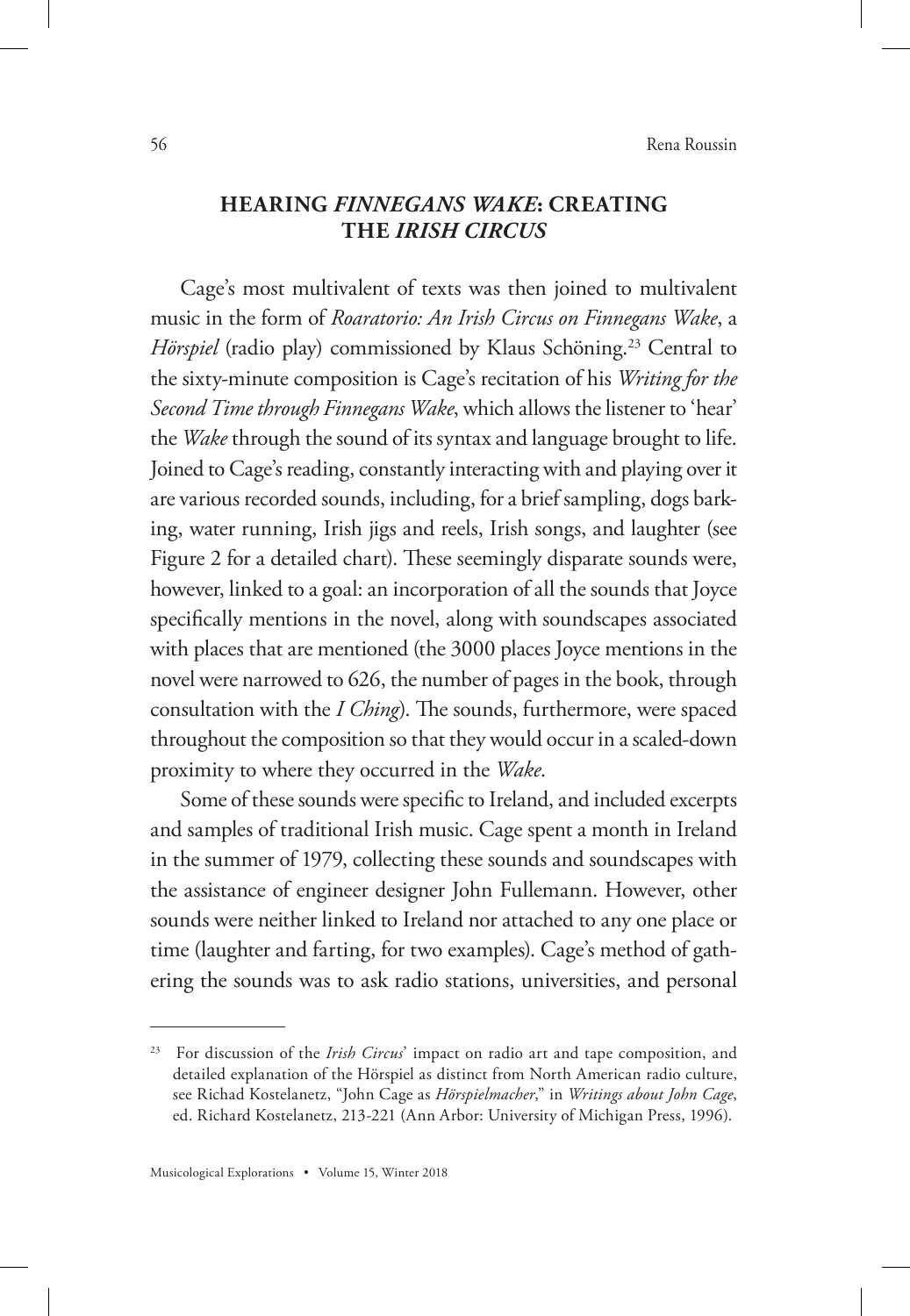friends from all over the world to send him tape recordings of the listed sounds, which were then joined to the sounds recorded in Ireland and to Cage's recitations in the final radio play. This was all accomplished through an extensive process of tape recording at IRCAM, forming a collage of musical, spoken, and ambient sound.<sup>24</sup> In this sense, the music of *Irish Circus* is at once placed and placeless: it is about Ireland and the Irish people, but also, to borrow Cage's words on the story of the *Wake* and re-apply them to his music, "a family which is all of humanity. And…all of nature."25

| CATEGORIES AND NUMBER OF ALL SOUNDS USED IN ROA- |                                 |
|--------------------------------------------------|---------------------------------|
|                                                  |                                 |
|                                                  |                                 |
|                                                  | Part II                         |
| 6                                                | 4                               |
|                                                  | 27                              |
|                                                  | 100                             |
|                                                  | 22                              |
| $\overline{\mathbf{S}}$                          | $\mathcal{S}$                   |
| 66                                               | 96                              |
| 28                                               | 42                              |
| 32                                               | 36                              |
| $\overline{7}$                                   | 11                              |
| 56                                               | 113                             |
| 57                                               | 145                             |
| 34                                               | 24                              |
| 16                                               | 18                              |
| 64                                               | 72                              |
|                                                  | 715                             |
|                                                  | 495                             |
|                                                  | 1210                            |
|                                                  | 1083                            |
|                                                  |                                 |
| <b>Grand Total</b>                               | 2293                            |
|                                                  | Part 1<br>29<br>64<br>31<br>495 |

**Figure 2**: John Cage's index of categories and numbers of the sounds which appear in *Finnegans Wake*. Appears in *Roaratorio: An Irish Circus on Finnegan's Wake*, p. 147. Copyright © 1979 by Henmar Press, Inc. All Rights Reserved. Used by kind permission.

<sup>24</sup> The logistics of the sound gathering and recording process of the *Irish Circus* is subject to incomplete and at times conflicting summaries in its literature. My summary of the process is drawn from Cage and Schöning, "Laughtears," 89-91, 99-101.

<sup>25</sup> Ibid., 77.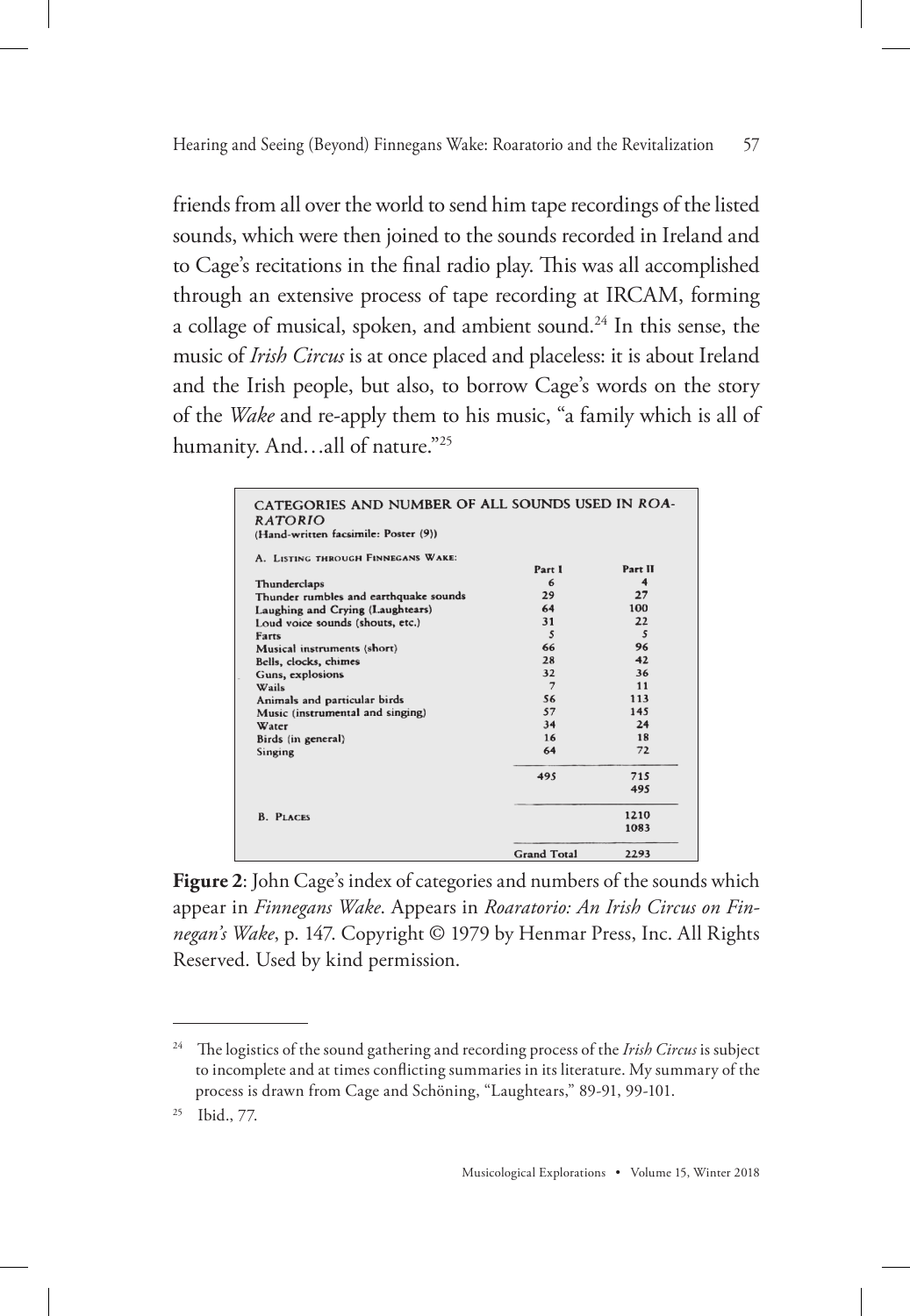What Cage accomplishes in his joining of natural sound to text is a sort of 'sounding through' *Finnegans Wake*: Cage's listeners are able to directly experience the sounds of the novel, moving them beyond the silence of the written word. Perloff has suggested that it was "the *textuality* of the *Wake* rather than its larger 'plot' or its 'themes' and characters that inspires *Roaratorio* [1979 version]."26 In spite of Cage's aforementioned comment—that the story is what the book is not—I disagree. It is what textuality *did* to the plot of the *Wake* that we hear in this composition: an enabling of multiplicity, a breakdown of structure and syntax and hierarchies that thus reflect everything and nothing, the sound and story of the whole world.

Cage commented that he did not feel the *Irish Circus* shares the same level of difficulty as the *Wake*, but rather musically alludes to the challenge of Joyce's language and story.<sup>27</sup> Cage did himself a disservice in suggesting this. The *Irish Circus*, to my hearing, is rather a musical or sound-based reinterpretation of its source, the full musical equal of its mother-text. Scott Klein has gone so far as to suggest that the composition is "the most thoroughly Joycean work of music yet written."28 Klein's assessment is fair: just as Joyce's readers are left wondering how to read the *Wake*, Cage's listeners are left wondering how to listen to the *Irish Circus,* as traditional aspects of and reciprocal relationships between words and sounds collapse. In suggesting this, I am in alignment with the thoughts of Chris Thompson, who notes that Cage's writing-throughs (his mesostics included) "[were] on one level a device for enabling the development of music, and on another a device for undercutting the attachment to syntax which keeps

<sup>&</sup>lt;sup>26</sup> Perloff, "Music for Words Perhaps," 451.

Cage and Schöning, "Laughtears," 75.

<sup>28</sup> Klein, "The Euphonium Cagehaused," 152. Klein's intriguing suggestion that the *Irish Circus* democratizes music in a mirror of Joyce's democratization of language (163) is worthy of further examination than this paper can provide.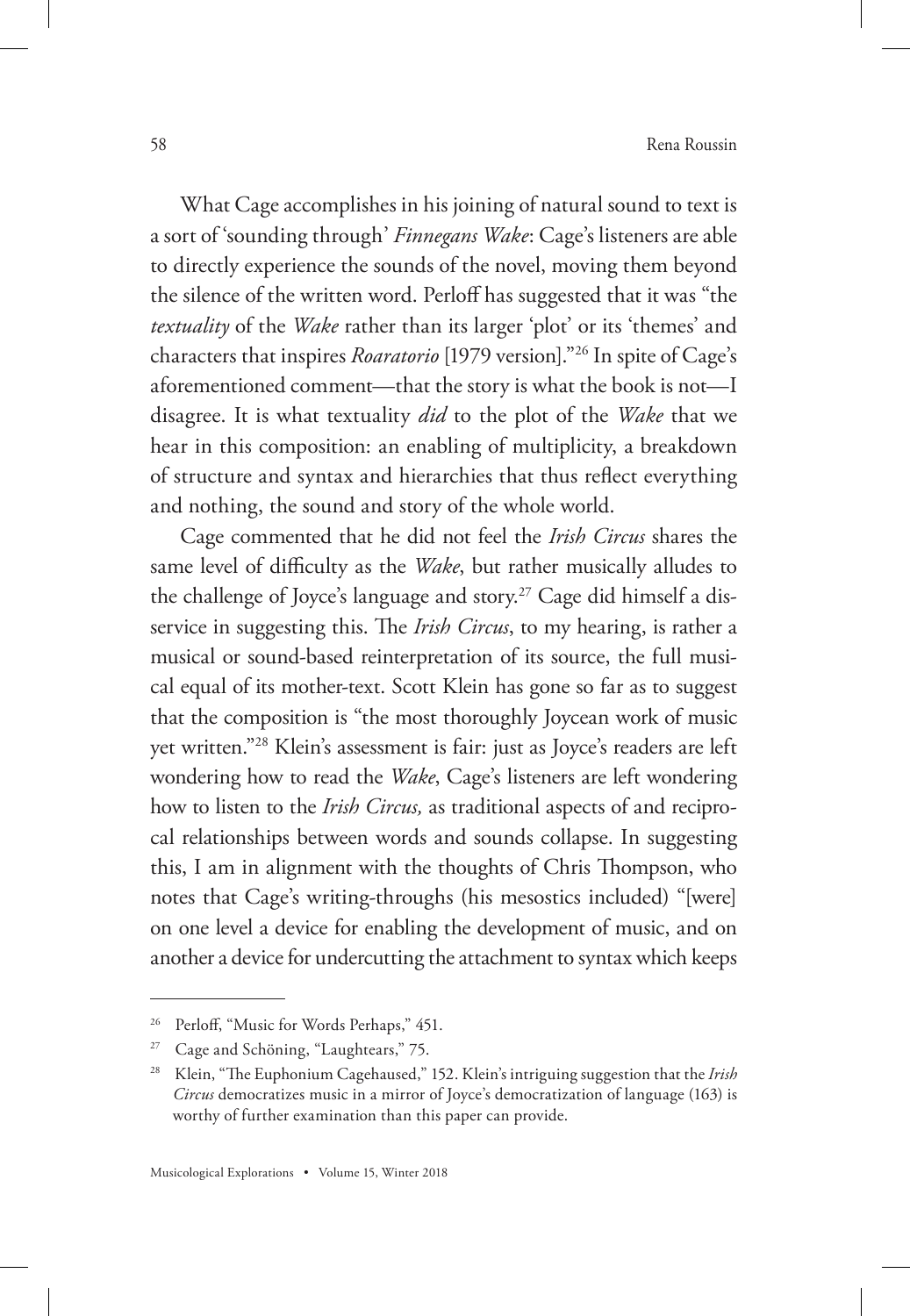us bound to listening to relationships between sounds rather than to sounds themselves."<sup>29</sup> Cage's mesostics are of course only one layer of the composition: the tape-recorded sounds routinely overlap with them, and at times drown them out altogether, creating a new level of complexity in the sounds themselves. Robert Bean has dubbed this phenomenon "polyphonic aurality."30 I would suggest that "aural multivalency" would be a more appropriate term, since Cage's realization of the text and sounds of Joyce's novel lead the listener to a sound experience that constantly allows multiple options: the listener is forced to decide, in almost each moment, what aspect of the composition to listen to. Bean notes that over the composition's sixty-minute time span, our hearing becomes "provoked long enough to re-experience the act of listening."31 In this sense, the *Irish Circus* is not entirely different from Cage's typical aesthetic: new and multivalent sound experiences are present all across his sound world, and consequently listening itself becomes an art form. But in linking Joyce's sound world to his own, Cage decidedly adds a new layer to the how and what of the act of listening, therein expanding his experiential aesthetic. Yet at the same time, in sounding-through *Finnegans Wake*'s text and sounds, Cage begins the process of moving beyond Joyce, expanding the author's original creative vision and artistic platform. This process is one that 1983's *Roaratorio* would take still further.32

<sup>29</sup> Chris Thompson, "Voicing Joyce: Crossmess Parzels from Cage to Beuys," in *Performance Research: A Journal of the Performing Arts* 8, no. 1 (2003): 10.

<sup>30</sup> Robert Bean, "Polyphonic Aurality and John Cage," in *Aural Cultures*, ed. Jim Drobnick (Banff: YYZ Books, 2004), 127.

<sup>31</sup> Ibid., 134.

<sup>&</sup>lt;sup>32</sup> Rather than release a traditional score for his composition, Cage released a score entitled *(title of composition), (article) (adjective) Circus on (Title of Book)*. The score provided an instruction manual for turning any book into a musical score, an action which in and of itself points to the composition's ability to see beyond the *Wake*. German and English copies of the score are reproduced in Cage, *Roaratorio*, 172-175.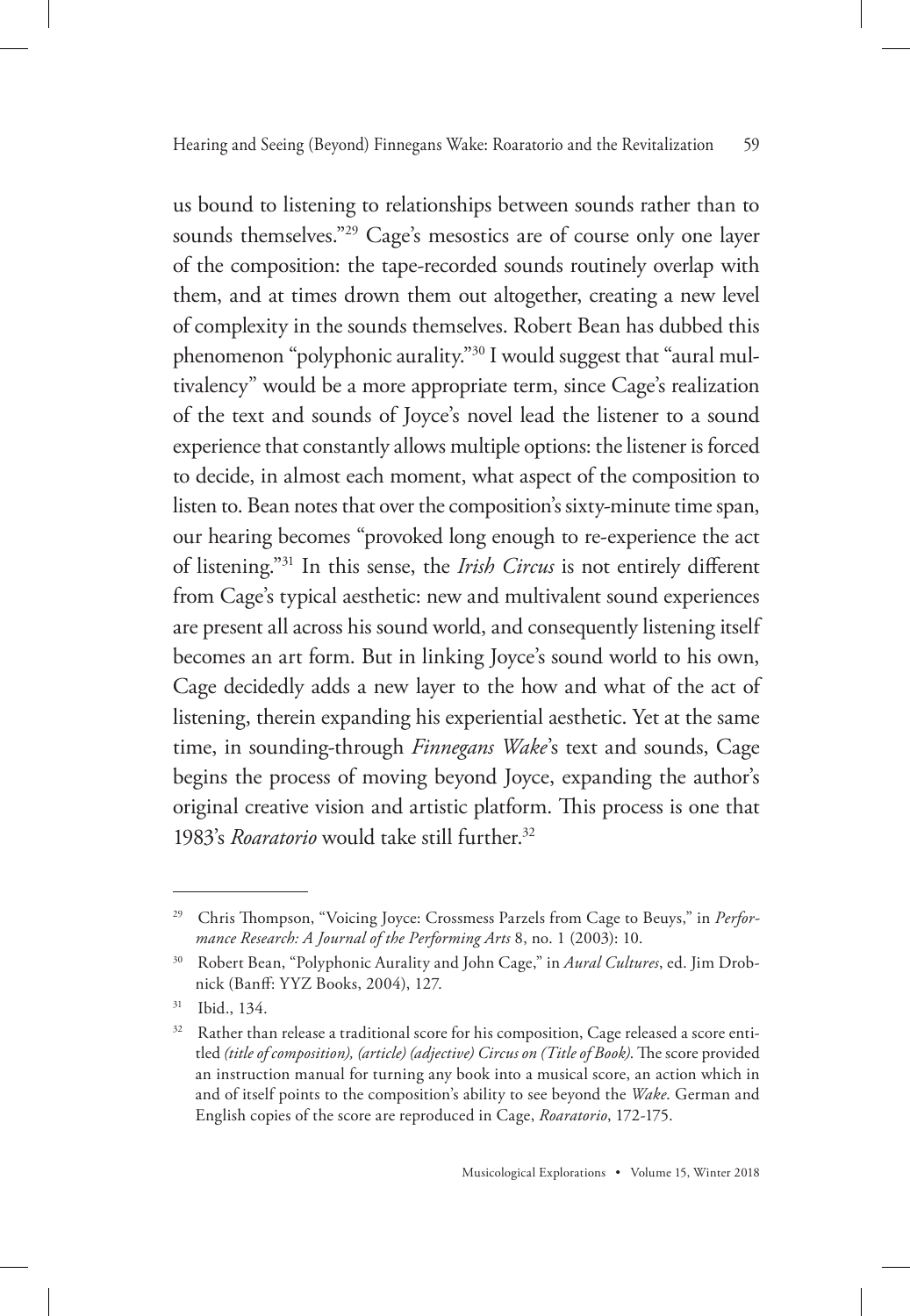#### **SEEING THE HOLY CIRCUS:** *ROARATORIO*

Cage's comments on the extended title of his composition hold implications for the 1979 composition and 1983 choreography alike, and lend some insight into one possible interpretation for both works; as such, an examination of the title and its meanings is where my discussion of the *Circus* and the *Roar* finally merge. Cage initially forgot that the word 'roaratorio' appears in Joyce's original text, and had his own unique conception of what the word ought to mean.<sup>33</sup> The word-play on "oratorio" and the sacred connotations that this musical genre holds are very much intentional. Cage noted that "an oratorio is like a church-opera, in which the people don't act, they simply stand there and sing," and that the additional letters reflect the fact that "the world has become a church—in which you don't sing, you roar."34 In examining these quotations, Perloff has pointed out that the addition of extra letters also refers to an idea "that it is the world outside the church that has become holy."35 What is most sacred in the world outside of the church, this work seems to suggest, is the 'roar' of human life—and the fact that life itself is a circus in that it has "not one center but…a plurality of centers."36 In other words, life is a continual whirlwind of multivalent aspects, dialectics, and contradictory perspectives, the whole of which can never be known at once. That very unknowability, however, rests at

<sup>&</sup>lt;sup>33</sup> Cage notes his overlooking and recollection of Joyce's pun in his and Schöning's "Laughtears," 87; Joyce employs the term on p. 41 of *Finnegans Wake*: "the thrummings of a crewth fiddle…caressed the ears of the subject of King Saint Finnerty the Festive…. with their priggish mouths all open for the larger apprasiation of this longawaited Messiagh of roaratorios." This quotation is elucidated in Dickinson, "Introducting *Roaratorio*," 218.

<sup>&</sup>lt;sup>34</sup> Cage and Schöning, "Laughtears," 89.

<sup>&</sup>lt;sup>35</sup> Perloff, "Music for Word Perhaps," 451.

<sup>36</sup> Cage and Schöning, "Laughtears," 107.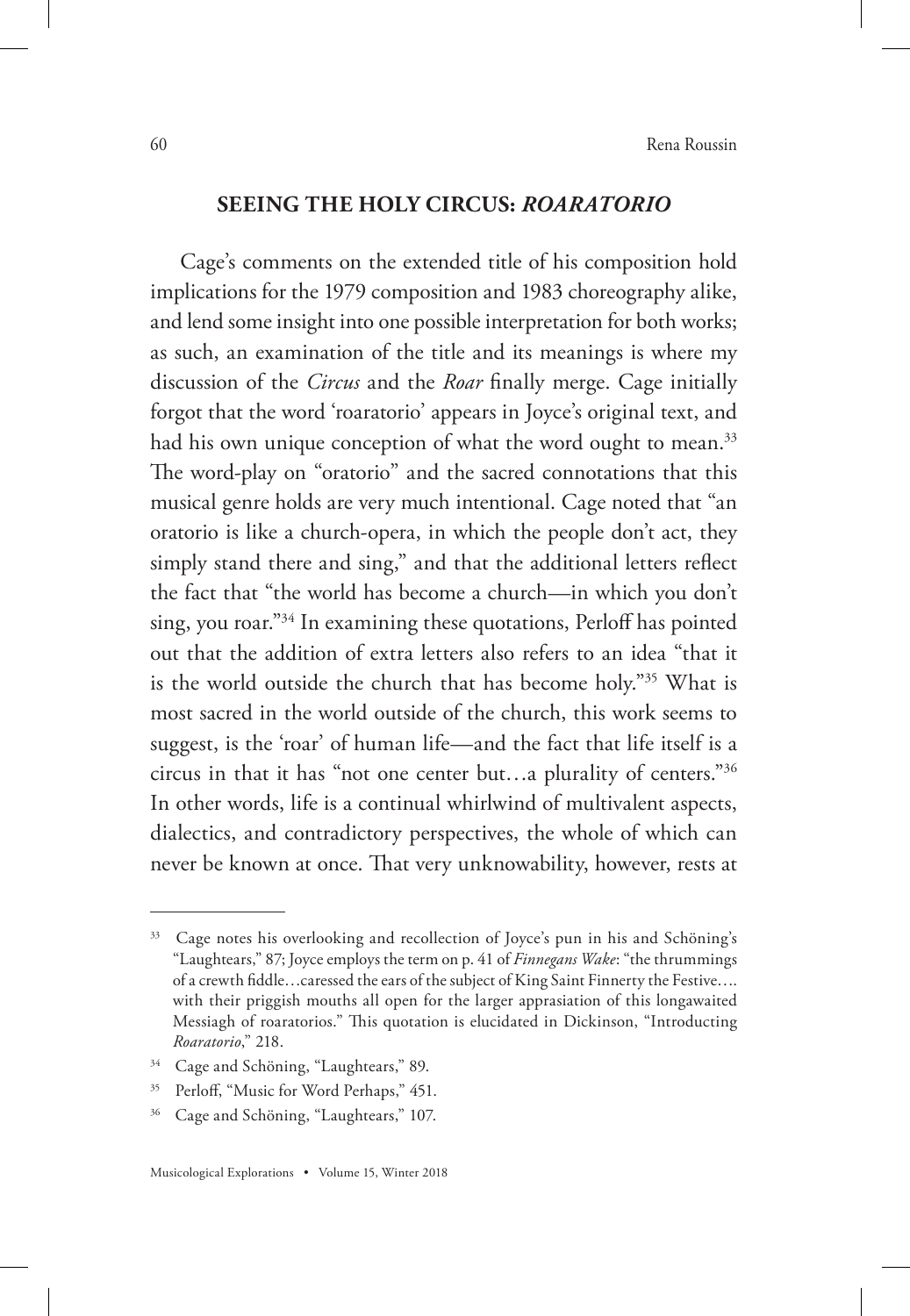the core of life's beauty, richness, and holiness. Such a conception, I would suggest, underlies not only the pulse of *Roaratorio*, but the experiential aesthetic itself.

In 1983, the music of *Irish Circus* joined movement and décor to comprise *Roaratorio—* something Cage had hoped to see happen since the genesis of his composition.<sup>37</sup> Merce Cunningham, himself half-Irish, was also inspired both by James Joyce and "the feeling of dance" in *Finnegans Wake*. <sup>38</sup> Like Cage, Cunningham incorporated elements of the *Wake* into his own artistic medium of movement. Cunningham has stressed that he did not want to fully recreate the story or ideas of *Finnegans Wake* in his choreography, but that he did notice an element of the story that seemed to focus on "this enormous human family continuing and moving around in a kind of spiral fashion."39 This element, he concedes, is present in his conceptualization of the *Roaratorio* choreography, specifically in his utilization of time and space:

We start by entering one side of whatever area we're going to perform in, gradually it continues, and then we exit. We leave at the other side as though we are going on someplace else to start all over again…or continue in some other way. That's simply a spatial way for me, and it isn't meant as any kind of strict reference at all. It was like a structure I could use to work on the piece.<sup>40</sup>

There is, as such, an element of central narrative in the choreography—a profound anomaly in the context of Cunningham's

<sup>37</sup> Ibid., 97.

<sup>&</sup>lt;sup>38</sup> David Vaughan, "About Roaratorio," Merce Cunningham Trust Dance Capsules, "Roaratorio," accessed July 3rd, 2016, http://dancecapsules.mercecunningham. org/overview.cfm?capid=46035.

<sup>39</sup> Dickinson, "Introducing Roaratorio," 225.

<sup>40</sup> Ibid.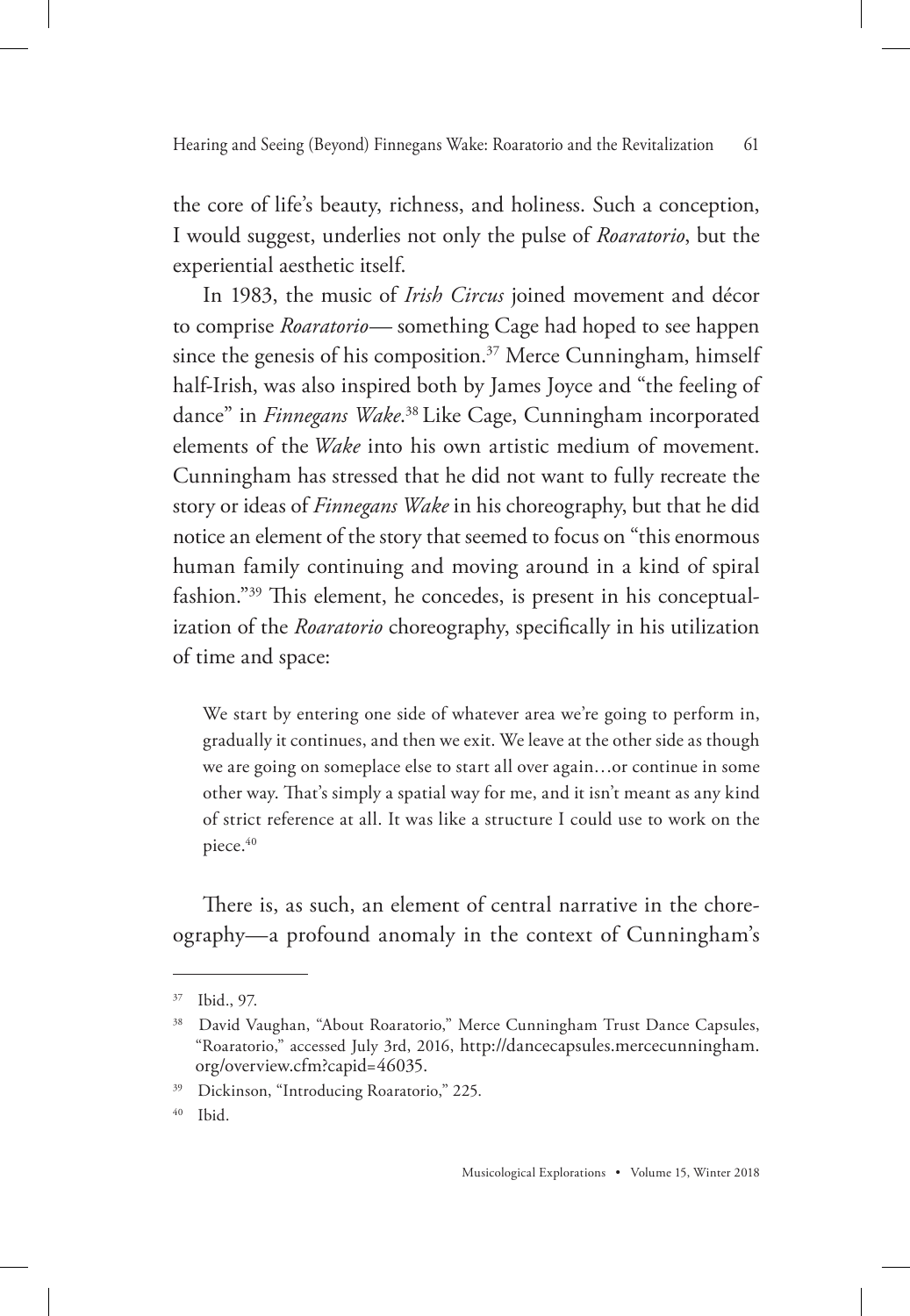normal aesthetic. Cunningham's joining of movement to narrative decidedly breaks with his typical approach to both movement and audience experience. Yet this break and this particular narrative both support and affirm his experiential aesthetic: the dance, ultimately, is about everyone and everything. The anomaly Cunningham allows in embracing Joyce's novel expands the number of possible experiences the audience might have in electing to 'see' the narrative, or not.

Yet the narrative aspect is only one of the two Joycean anomalies that fill *Roaratorio*'s movement. Irish-flavoured dance is ubiquitous in the choreography, but it is joined to Cunningham's typical range of modern dance movement, linking his sense of dance to Joyce's heritage and stories. However, Cunningham notes that the Irish dance vocabulary he employed in *Roaratorio* was not deliberate in

any strictly material sense…the dance contains a number of reels and jigs, all made up. I simply took the sense of the rhythm and made them up—they're certainly not authentic. I wouldn't pretend to do that. The *Wake* is so full of references to dancing that I thought it could have that kind of thing.<sup>41</sup>

In this semi-Irish movement, then, there is a sense of Ireland—but that sense is scattered and not entirely authentic: the movement, like the music, is with and without place. This, too, is an aesthetic anomaly: the music and movement share a central link. Cunningham has stressed that the two creative processes did still occur independently, but that a shared concept of place led to a certain amount of coincidence. In relating his movement to Cage's composition, Cunningham has stated that he "thought of the dancing as another layer, not supported by other layers or referring to them—just to add more complexity."42 Cun-

<sup>41</sup> Ibid.

<sup>42</sup> Ibid.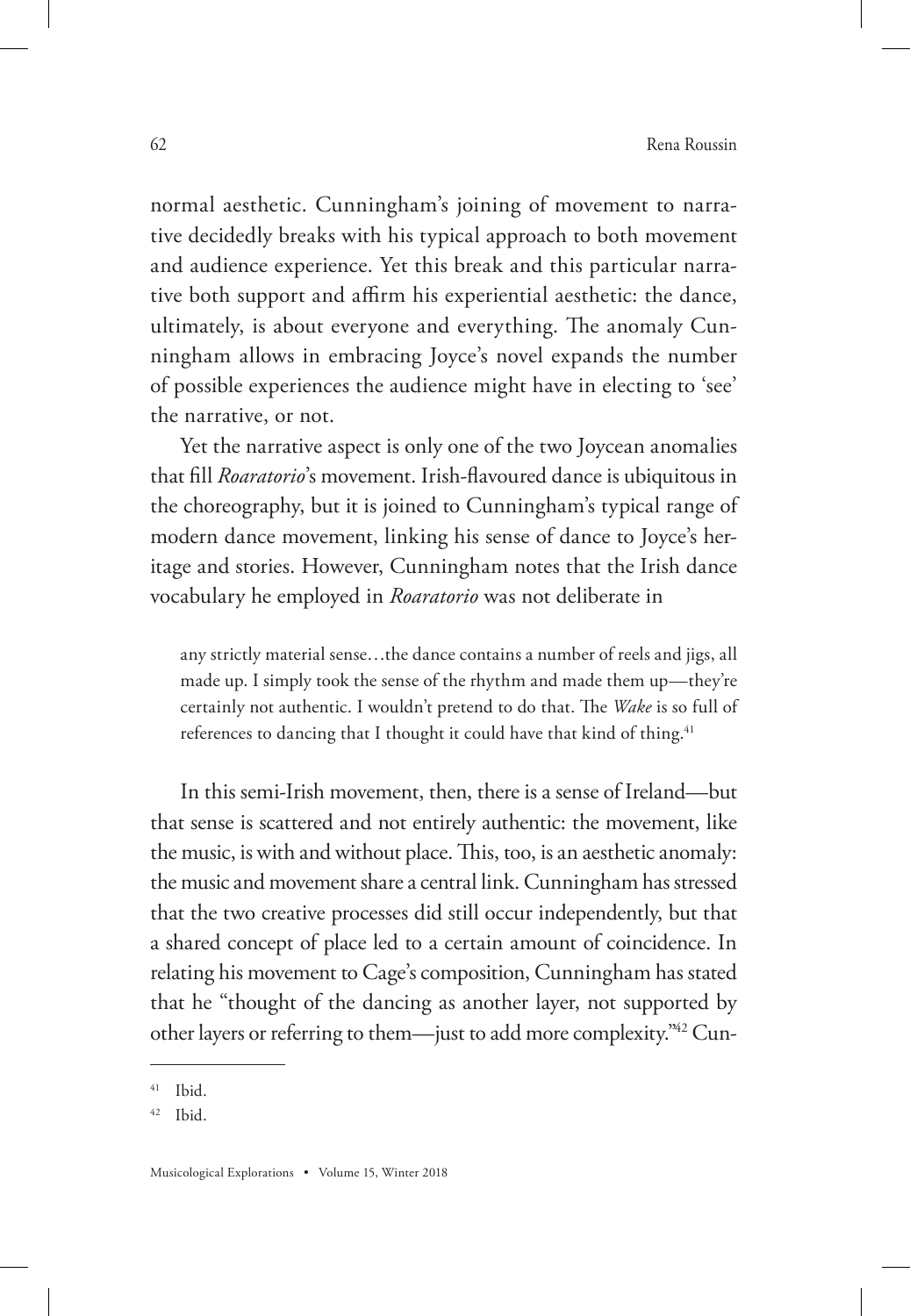ningham's own creative efforts, then, do not directly mimic the place and placelessness of the *Irish Circus*, but instead reflect the choreographer's unique vision, which happens to reflect something of the same as what is heard in Cage's composition: Joyce's Ireland, and the whole of humanity. The two multivalent layers come together to create an impossible complexity and number of experiences.

Yet another layer is added through *Roaratorio*'s décor, costuming, and lighting, all contributed by Mark Lancaster (Christine Shallenberg assisted Lancaster with lighting design). The dancers, dressed from a pile of vibrantly coloured clothing, alternate solos and group movement. When they are not dancing, they rest on bar stools to the side of the stage.<sup>43</sup> The combination of vibrant colour in clothing and lighting, and the multiple activities of moving, resting, and watching lend themselves to many interpretations. If one is tempted to create one central meaning or place, an Irish pub in homage to Joyce is quick to come to mind. However, dancer Neil Greenberg has commented on his sense of profound human and social interaction in Cunningham's choreography, distinct from any one sense of time or place.<sup>44</sup> The result, I would suggest, is a transcendence of place in what listeners both hear and see: Joyce's Ireland is hinted at in the music, and, to a lesser extent, in the movement. But when they are all brought together, joined to Lancaster's conceptions and stage design, Joyce's Ireland is only one part of a story that is ultimately placeless and timeless, a spiral of human

<sup>43</sup> Permission to reproduce images of *Roaratorio* in this article could not be obtained; excerpts of the dance can be viewed online through the Merce Cunningham Trust Dance Capsules, "Roaratorio," accessed July 3rd, 2016, http://dancecapsules.mercecunningham.org/overview.cfm?capid=46035.

For Greenberg's comment, and video footage from the 2010 revival, see Merce Cunningham Trust, "*Mondays with Merce*, Episode 13: Roaratorio," accessed July 3rd, 2016, http://dancecapsules.mercecunningham.org/player.cfm?capid=46035&assetid=3947&storeitemid=5498&assetnamenoop=Mondays+With+Merce+Episode+013+.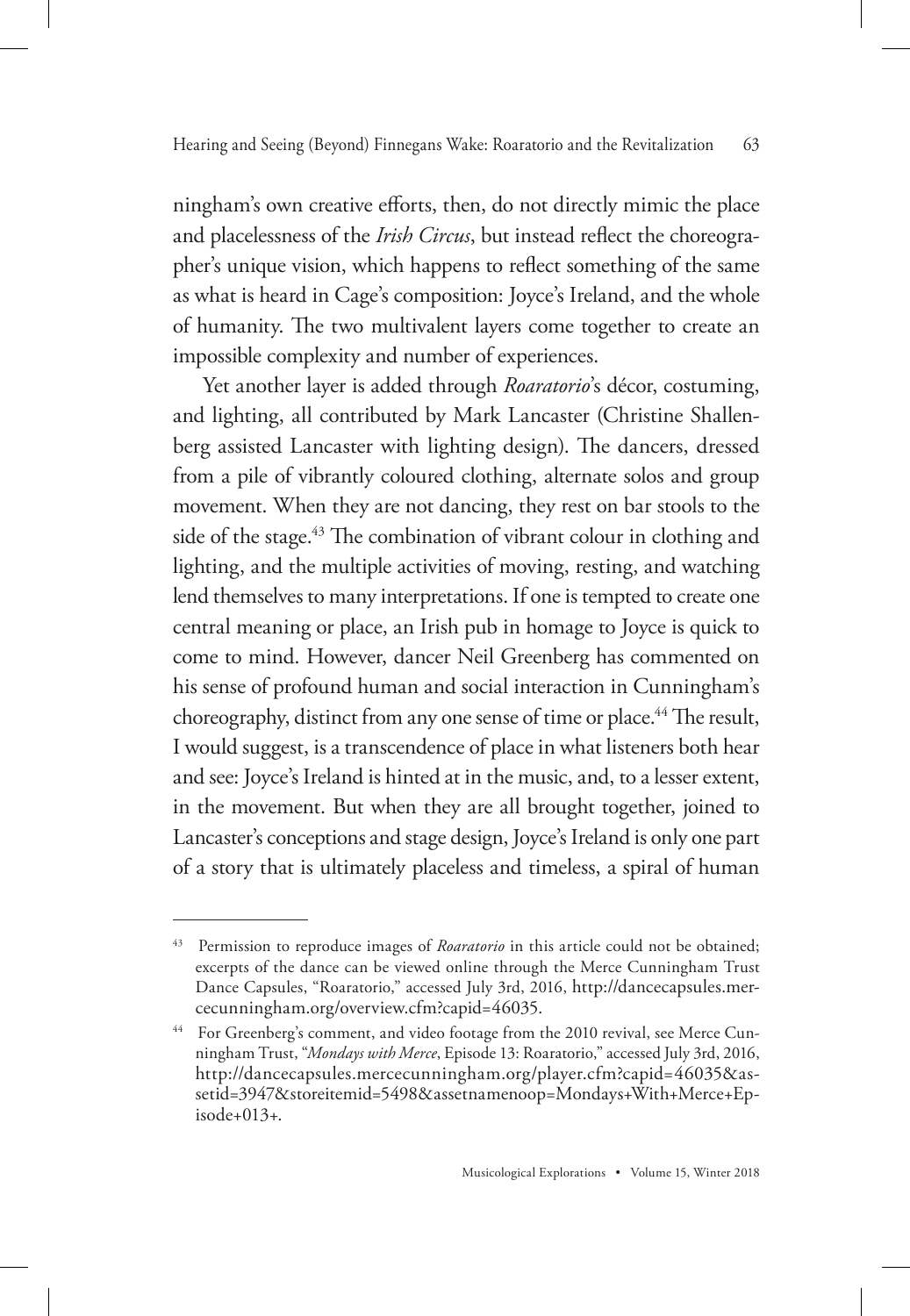interaction that seeks to speak to all of humanity. What the audience sees and hears is *Finnegans Wake*—but in joining the text, its places, and its ideas to sound and movement and décor, the audience also sees and hears far beyond the limits of the *Wake*'s words.

Cunningham succinctly outlined the Company's defining aesthetic mode and artistic feature in 1985, saying that "the three arts don't come from a single idea which the dance demonstrates, the music supports and the décor illustrates, but rather they are three separate elements each central to itself."45 This guiding principle lies in exact contradiction of what occurs in *Roaratorio*—yet the Company's audience and enthusiasts, steeped in the concept of independence rather than interdependence of each art form, had come to expect their separation. *Roaratorio*'s breaking of that expectation is exactly what enables a revitalized, expanded experiential aesthetic. The audience may *choose* to see the elements of interconnectedness, or not. The independence of each artistic element is still present, and the dazzling array of layers and options that vie for one's attention ensure that seeing the greater whole in each moment will not be possible. *Roaratorio*'s structure reflects the holiness of Cage's world outside the church: it holds a plurality of centers.

In 1979, the year he composed the *Irish Circus*, Cage wrote that

Many composers no longer make musical structures. Instead they set processes going. A structure is like a piece of furniture, whereas a process is like the weather. In the case of a table, the beginning and end of the whole and each of its parts are known. In the case of the weather, though we notice changes in it, we have no clear knowledge of its beginning or ending. At a given moment, we are where we are. The nowmoment.<sup>46</sup>

<sup>45</sup> Cunningham, *The Dancer and the Dance*, 137.

<sup>46</sup> John Cage, "The Future of Music," in *Empty Words: Writings '73-'78* (Middletown: Wesleyan University Press, 1979), 178.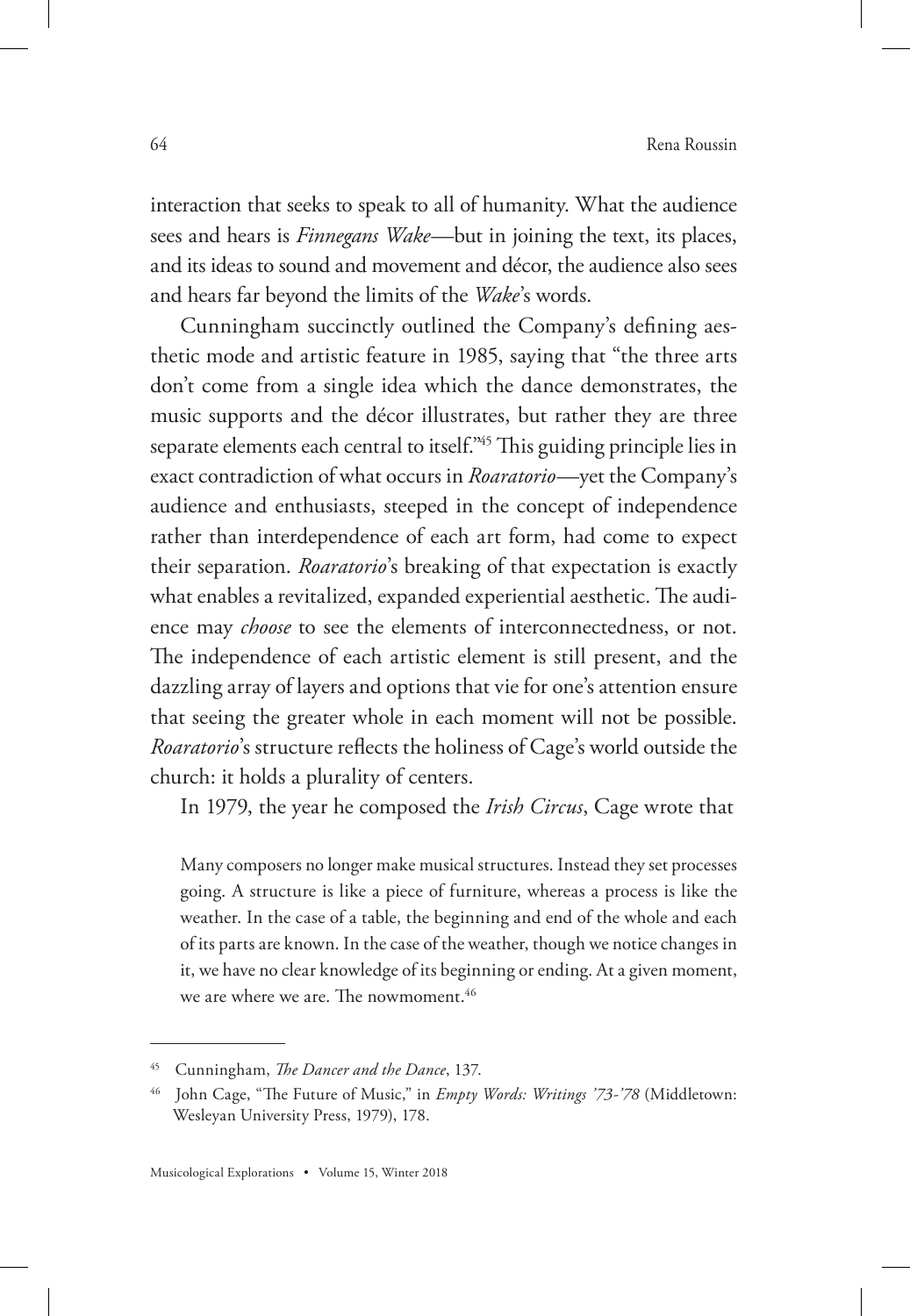In each moment of Cage's and Cunningham's artistic output, we are where we are in the nowmoment, which can alter and shift as our attention and experience does. When one examines their entire artistic output, one can well argue that Cage and Cunningham, in their multiplicity of experiential options and their breakdown of traditional syntax of sound and movement, have ultimately beaten James Joyce at his own game. Indeed, the very two works that started out as a "sacrilegious homage" to Joyce end up, I would suggest, out-Joycing Joyce.<sup>47</sup> Yet if Cage and Cunningham move beyond Joycean multivalency and experiential aesthetic in their own creative fields, Joyce's own texts and ideas in the literary field are central to this accomplishment: they provided both Cage and Cunningham with a place of profound artistic nourishment. For in spite of its departures from aesthetic norms, *Roaratorio* stands as one of the best exemplars of the Cage/Cunningham experiential aesthetic in its sheer variety of options presented to the audience's attention. If I might revise an earlier sentence, we are where we are in the now *moments* as word and sound and movement come in and out of human perception. At the heart of the experiential aesthetic in *Roaratorio* is the sacred element of the unknowable. It is a work full of overlapping layers we cannot fully decipher, rich in opposites and dialectics that cannot be understood at once as text, sound, music, movement, and décor all come together to portray the unfathomable circus that is human life.

<sup>47</sup> Cage and Schöning, "Laughtears," 83.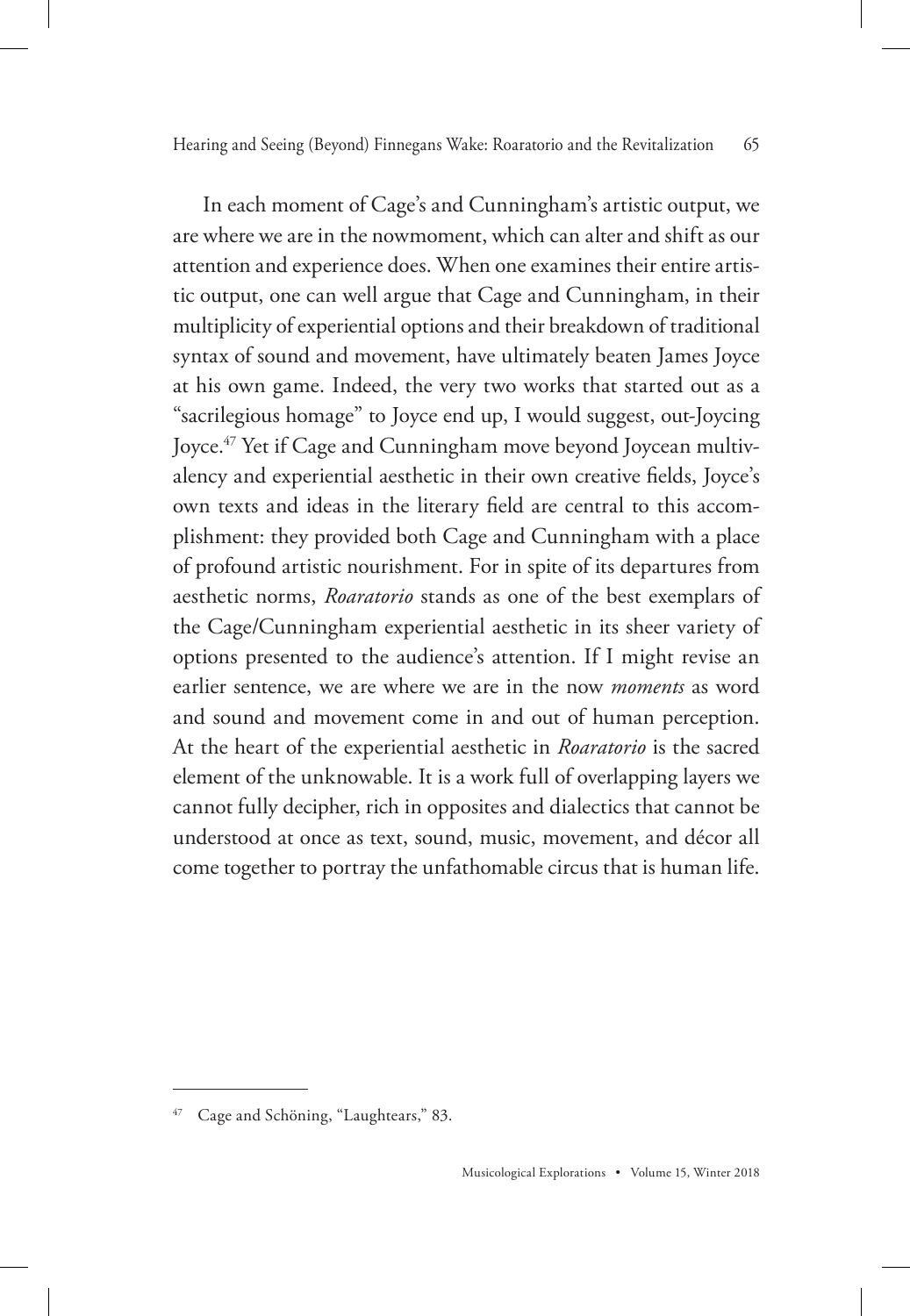## **Bibliography**

- Bean, Robert. "Polyphonic Aurality and John Cage." In *Aural Cultures*, edited by Jim Drobnick, 127-135. Banff: YYZ Books, 2004.
- Blades, John. *How to Study James Joyce*. Basingstoke, Hampshire: MacMillan Press, 1996.
- Blamires, Harry. *Studying James Joyce*. Harlow, Essex: Longman and York Press, 1987.
- Brown, Carolyn. *Chance and Circumstance: Twenty Years with Cage and Cunningham*. Evanston, Illinois: Northwestern University Press, 2007.
- Cage, John. *Roaratorio: An Irish Circus on Finnegans Wake*. Accessed July 3, 2016. https://www.youtube.com/watch?v=bdHe4c10smY.
- ———. *Empty Words: Writings '73-'78*. Middletown: Wesleyan University Press, 1979.
- ———. *Roaratorio: Ein irischer Circus über Finnegans Wake/An Irish Circus on Finnegans Wake*. Edited and translated by Klaus Schöning. Köningsten: Athenäum, 1985.
- ——— and Richard Kostelanetz. "Talking About *Writings through Finnegans Wake.*" In *A John Cage Reader in Celebration of His 70<sup>th</sup> Birthday*, compiled and edited by Peter Gena and Jonathan Brent with supplementary ediitng by Don Gillespie, 142-150. New York: C.F. Peters Corporation, 1982.
	- ——— and Klaus Schöning. "Laughtears: Conversation on *Roaratorio*." In *Roaratorio: Ein irischer Circus über Finnegans Wake/An Irish Circus on Finnegans Wake*. By John Cage, edited and translated by Klaus Schöning, 72-113. Köningsten: Athenäum, 1985.
- Cunningham, Merce. *Changes: Notes on Choreography*. New York: Something Else Press, 1968.

———. *The Dancer and the Dance: Conversations with Jacqueline Lesschaeve.*  New York and London: Marion Boyars, 1985.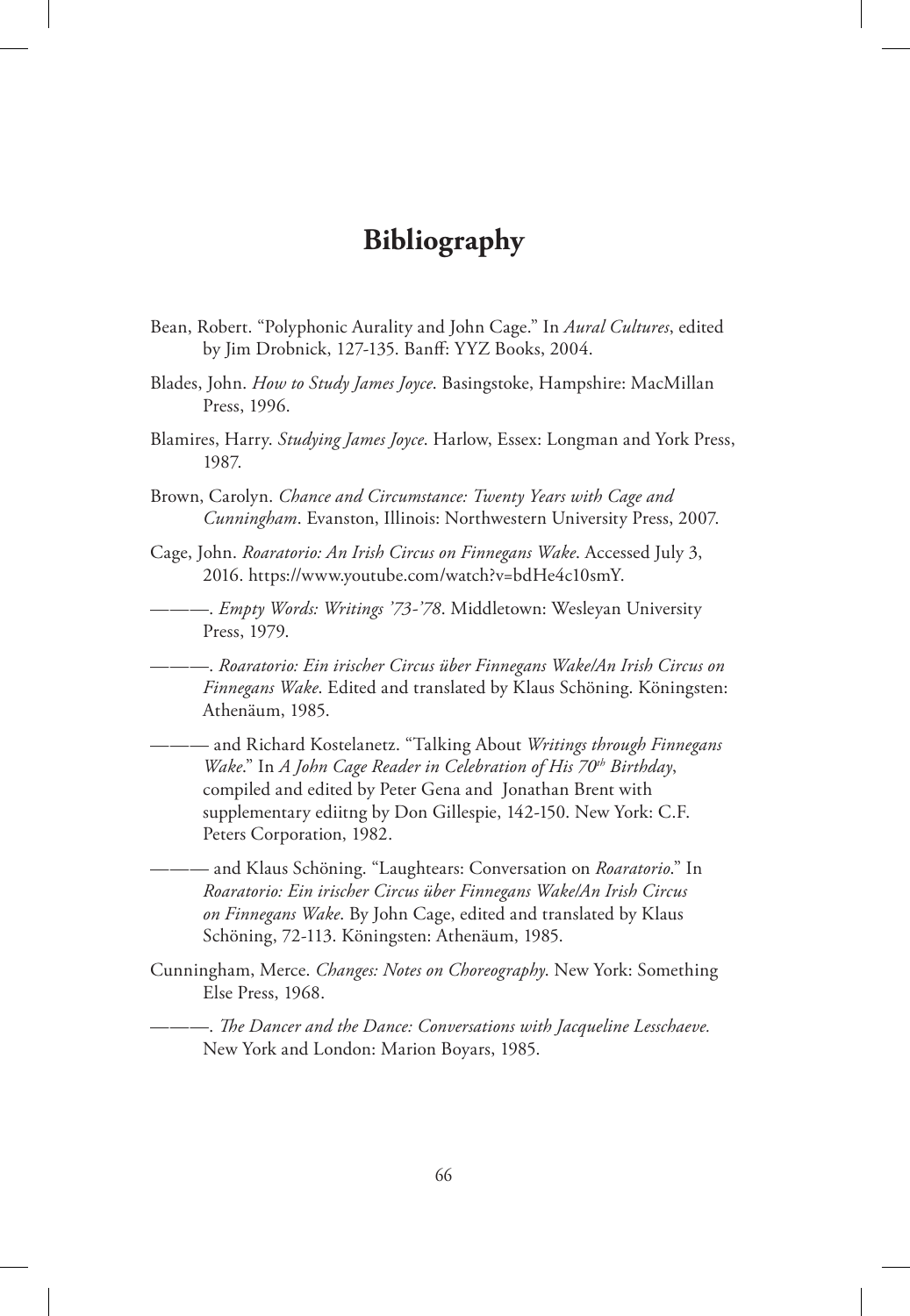#### Bibliography 67

- ———. "Space, Time and Dance" (1952) and "Four Events That Have Led to Large Discoveries" (1994). In *Art Performs Life: Merce Cunningham/ Meredith Monk/Bill T. Jones*, curated by Phillipe Vergne, Siri Engberg, and Kellie Jones, 18-21. Minneapolis: Walker Art Centre, 1998.
- Dickinson, Peter. "Introducing *Roaratorio*, Cage, Cunningham, and Peadar Mercier with Peter Dickinson." Interview from July 19, 1987. In *CageTalk: Dialogues with and about John Cage*, edited by Peter Dickinson, 217-226. Rochester, NY: University of Rochester Press, 2006.
- Johnston, Jill. "Jigs, Japes, and Joyce." *Art in America* 75 (1987): 102-105.
- Joyce, James. *Finnegans Wake*. New York: The Viking Press, 1939.
- Klein, Scott W. "The Euphonium Cagehaused in Either Notation: John Cage and *Finnegan's Wake*." In *Bronze by Gold: The Music of Joyce*, edited by Sebastian D.G. Knowles, 151-170. London: Routledge, 1999.
- Köhler, Thomas. *James Joyce und John Cage: Welt, Klang, Text*. PhD diss., University of Hannover, 1998.
- Kostelanetz, Richard. *Conversing with Cage*. New York: Limelight Editions, 1988.

———. "John Cage as *Hörspielmacher*." In *Writings about John Cage*, edited by Richard Kostelanetz, 213-221. Ann Arbor: University of Michigan Press, 1996.

- Mac Low, Jackson. "Cage's Writings up to the Late 1980s." In *Writings Through John Cage's Music, Poetry, and Art*, edited by David W. Bernstein and Christopher Hatch, 210-233. Chicago: University of Chicago Press, 2001.
- MacCabe, Colin. "An Introduction to *Finnegans Wake*." In *James Joyce's*  Finnegans Wake*: A Casebook*, edited by John Harty III, 23-32. New York: Garland Publishing, 1991.
- Merce Cunningham Trust. "*Mondays with Merce*, Episode 13: Roaratorio." Accessed July 3, 2016. http://dancecapsules. mercecunningham.org/player.cfm?capid=46035&assetid= 3947&storeitemid=5498&assetnamenoop= Mondays+With+Merce+Episode+013+.
- Merce Cunningham Trust Dance Capsules. "*Roaratorio*." Accessed July 3, 2016. http://dancecapsules.mercecunningham.org/overview. cfm?capid=46035.